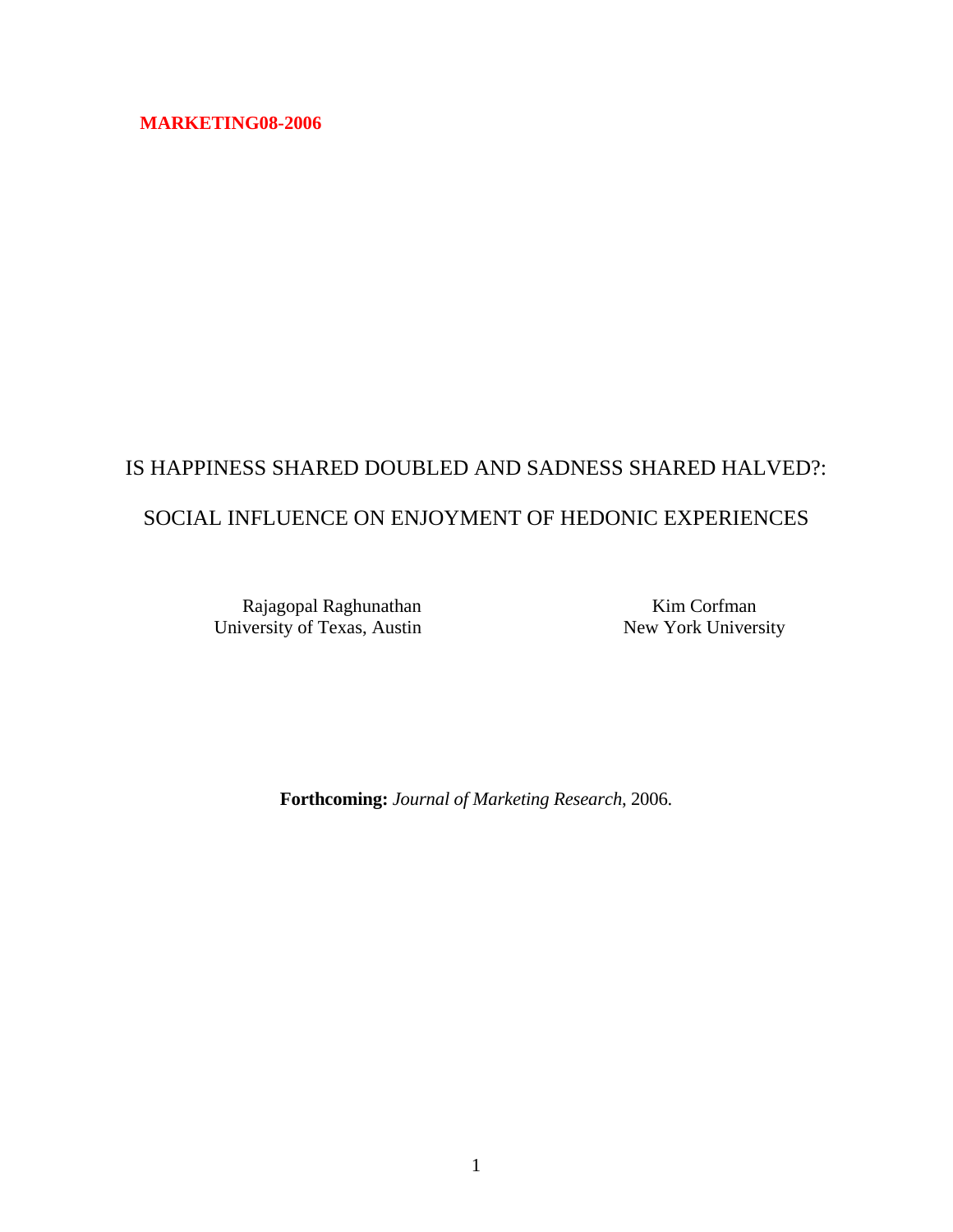\*Rajagopal Raghunathan is Assistant Professor of marketing at the Red McCombs School of Business, University of Texas at Austin. Kim P. Corfman is Associate Professor of Marketing at the Stern School of Business, New York University. The authors thank Susan Broniarczyk, Wayne Hoyer, Nikki Sooyeon Lee, John Lynch, and the PhD students in a research seminar of the first author for their helpful comments on earlier drafts of the paper. Please address correspondence to Rajagopal Raghunathan at CBA 7.232, Red McCombs School of Business, University of Texas, Austin, TX, 78712 (email: raj.raghunathan@mccombs.utexas.edu).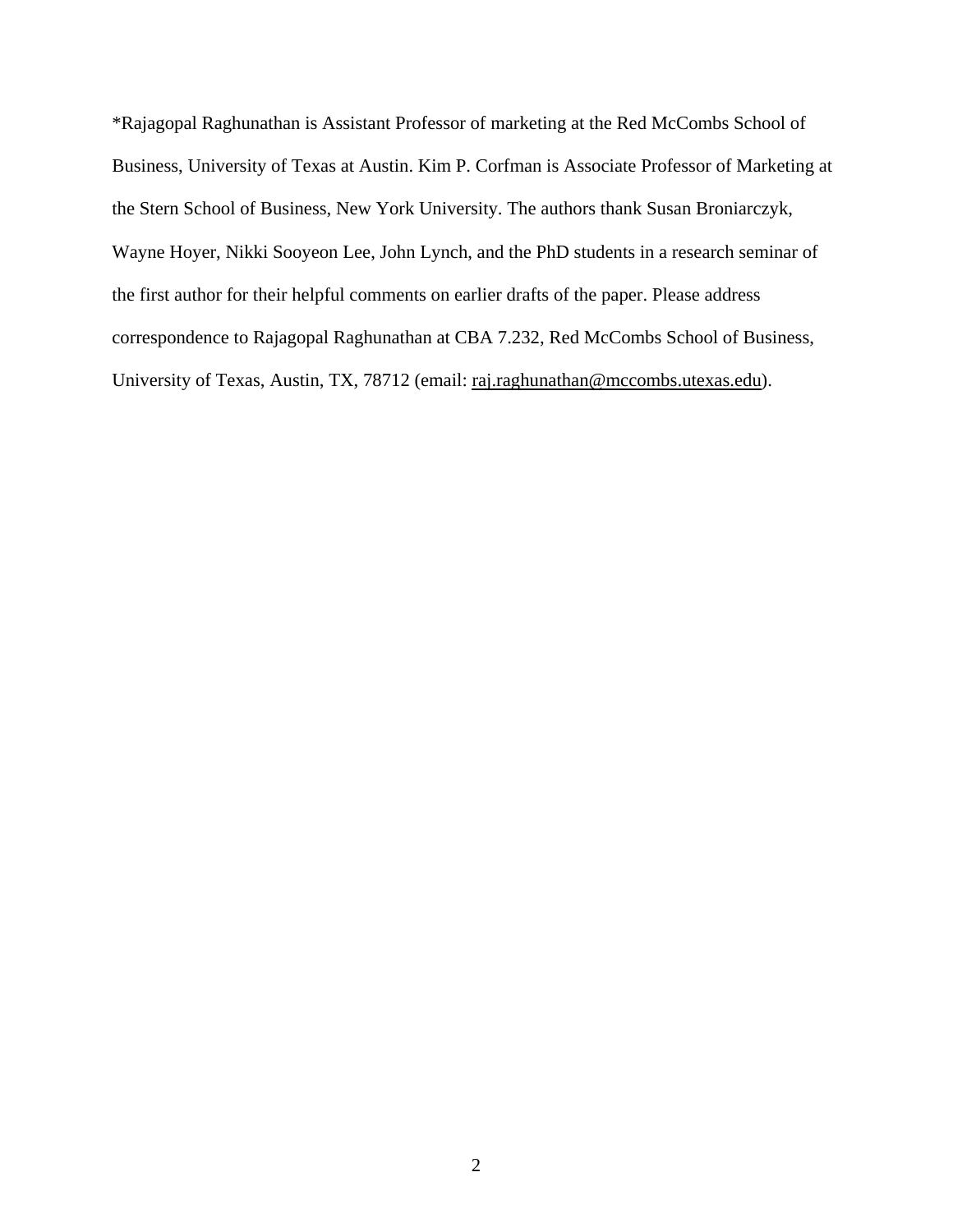## IS HAPPINESS SHARED DOUBLED AND SADNESS SHARED HALVED?: SOCIAL INFLUENCE ON ENJOYMENT OF HEDONIC EXPERIENCES

## *ABSTRACT*

Since many hedonic stimuli (e.g., movies, vacations, food, etc.) are consumed with others, it is important to know how social influence affects the enjoyment of shared experiences. Extrapolation from informational and normative influences suggests that enjoyment is enhanced when others offer positive opinions, and diminished when they offer negative opinions about shared stimuli. We propose an alternative model. Building on the need to belong (cf. Baumeister and Leary 1995) and the need for accuracy (cf. Trope 1975), we predict that enjoyment from sharing stimuli depends on consumer's perceived interpersonal agreement about the shared stimuli—with congruence of opinions enhancing, and incongruence diminishing, enjoyment of the shared experience. Results from three experiments support our predictions and indicate that, under some circumstances, social influence can operate in opposite directions on *judgments* of shared stimuli and on the *enjoyment* of sharing them.

Keywords: Social Influence; Experienced Utility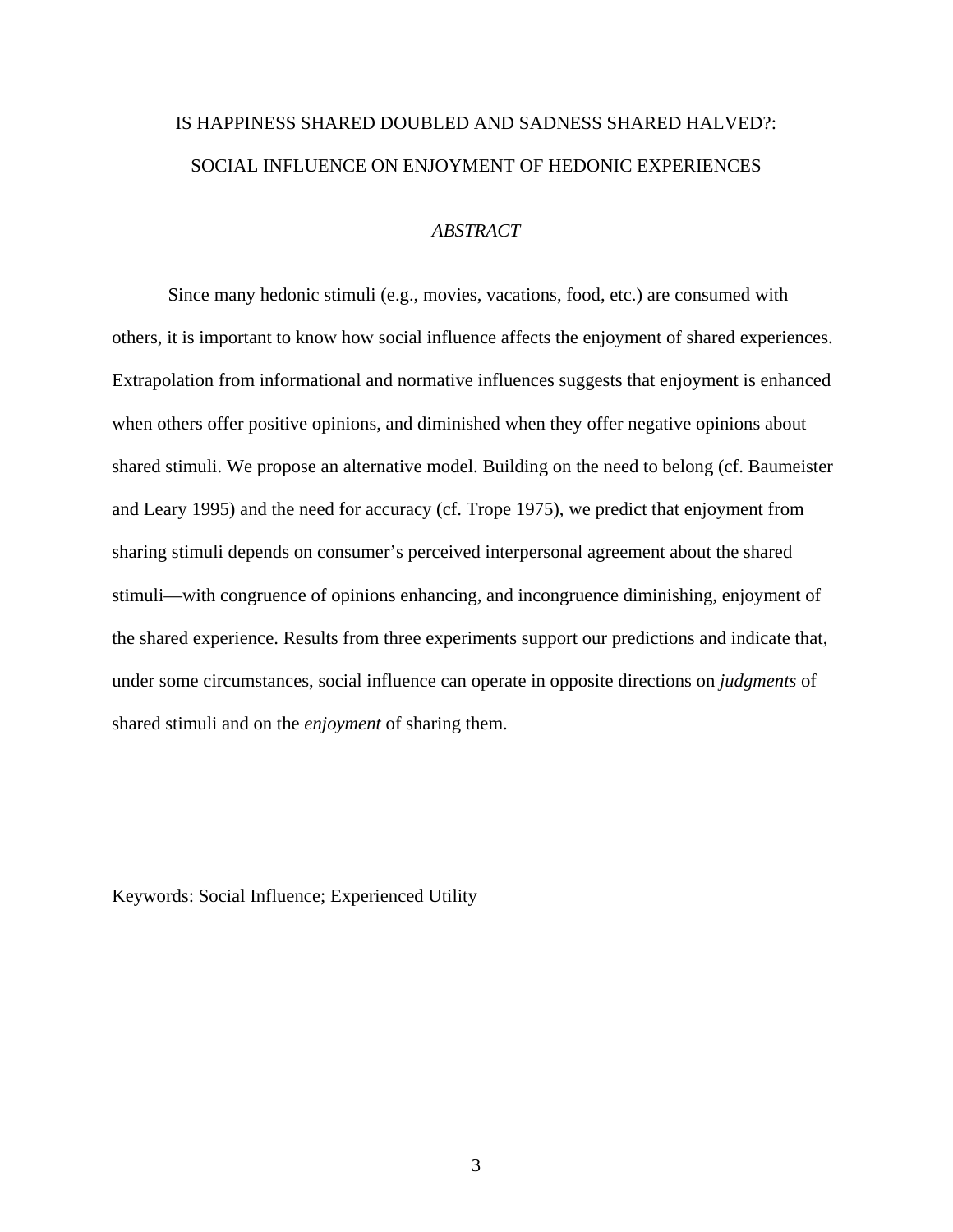#### *INTRODUCTION*

Many hedonic consumption activities, such as shopping at a mall, going on vacation, eating at a restaurant, etc., are usually shared with others. This leads to the question of how sharing a hedonic activity (versus experiencing it alone) influences enjoyment from it. A variety of aphorisms, such as "happiness shared is doubled and sadness shared is halved" and "misery loves company" suggest that sharing both pleasant and unpleasant experiences can have a positive impact on enjoyment of shared experiences. However, there is little research that pertains directly to the effects of social influence on enjoyment of shared experiences. Although lay opinion suggests that sharing pleasant and unpleasant experiences can make them more enjoyable or less painful, it is unclear when, why, or even whether it is so.

At first blush, our inquiry appears related to social influence on judgments of shared stimuli (Asch 1955; Deutsch and Gerard 1955). Findings from this research indicate that social influence leads to conformity. People tend to concur with others' opinions either in response to the informational value in others' opinions (Burnkrant and Cousineau 1975; Burnstein and Vinokur 1977; Larson et al. 2002) or because of a normative pressure to conform (Cruz, Henningsen and Williams 1999; Sanders and Baron 1977). Direct extrapolation from these findings suggests that the enjoyment from sharing hedonic stimuli will be enhanced when others provide positive judgments about the shared stimuli and diminished when they provide negative judgments about them. For example, if, while watching a movie, we perceive that others are enjoying it, we may alter our own opinions to be congruent with that of the others and thus enjoy it more; conversely, if we perceive that others are not enjoying the movie, we may enjoy it less.

There is a subtle, yet important, difference between the focus of previous research and that of ours. While past research has focused on *judgments* of stimuli, such as line lengths (Asch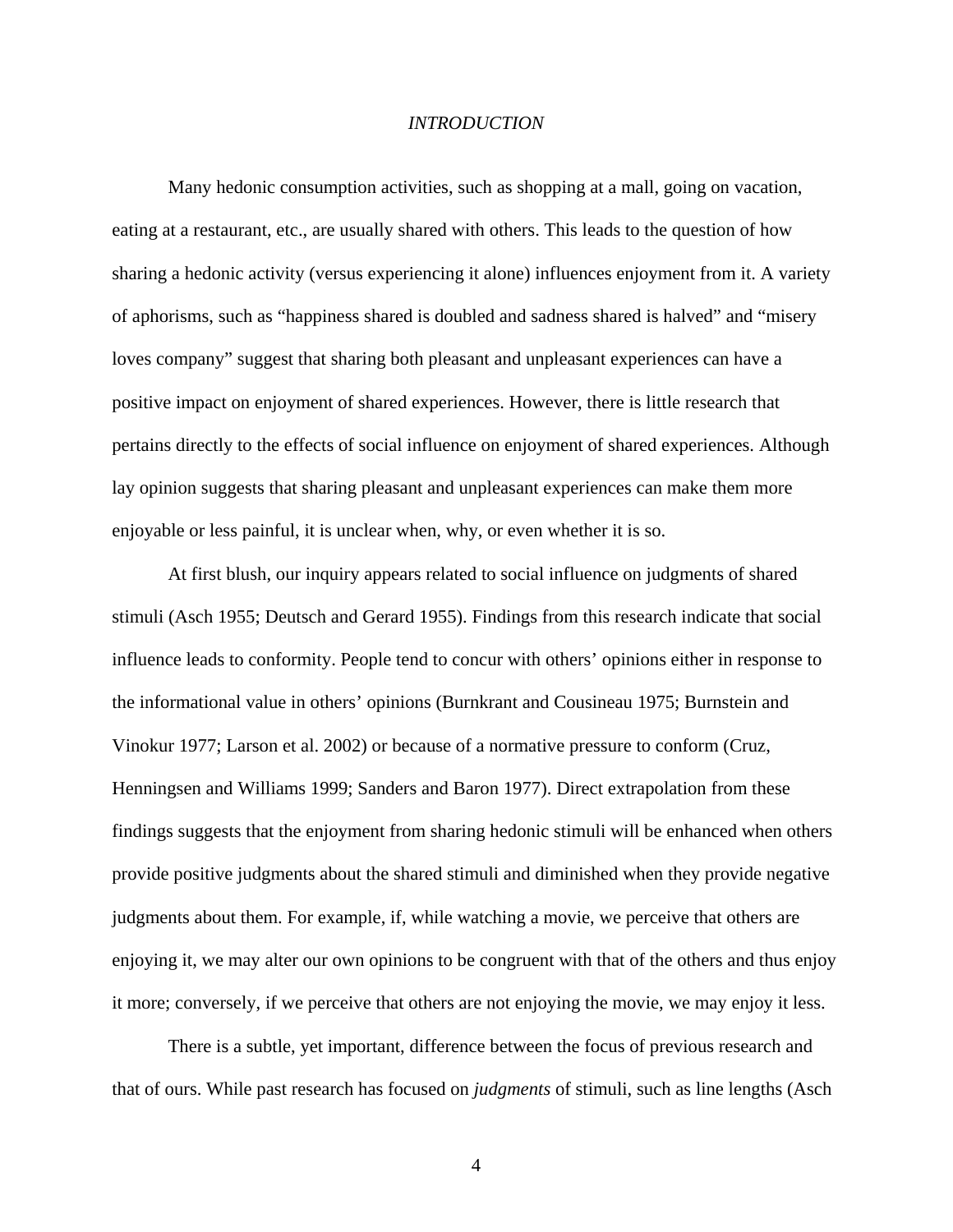1955, Deutsch and Gerard 1955) or product quality (e.g., Burnkrant and Cousineau 1975; Cohen and Golden 1972), we focus on *enjoyment* from the experience of sharing stimuli. Because our focus is on the affective reactions to the experience of sharing stimuli whereas that of previous research has been on the arguably more cognitive judgments of shared stimuli, the direct extrapolation suggested in the last paragraph may be inappropriate. As illustrated in the following example, social influence can operate in one direction on judgments of shared stimuli and in the opposite direction on enjoyment from sharing them.

Imagine that you are attending a ballet with a friend and that you find the performance to be of substandard quality. Imagine further that, just as you turn to your friend to express your negative opinion of the ballet, he exclaims, "This is fantastic, isn't it?" While the friend's more positive opinion of the ballet may improve your judgment of the performance—due to informational and normative influence—the incongruence between his opinion and your own may reduce the enjoyment you derive from watching the ballet with him. Now imagine, instead, that he turns to you and says, "Isn't this just terrible?" While your judgment of the ballet may remain negative (or become even more so) as a result of exposure to your friend's opinion, the fact that you are in agreement may increase your enjoyment of the shared experience.

This research contributes to the literature on social influence by providing an understanding of the factors that mediate the effects of exposure to others' opinions on enjoyment of shared experiences. Our model builds on the premise that others' opinions about shared stimuli provide information relevant to assessing the health of one's interpersonal relationships and the validity of one's judgments, and that the impact of social influence on enjoyment is mediated through these two mechanisms. Understanding these mechanisms is important not just because our examination—social influence on enjoyment of shared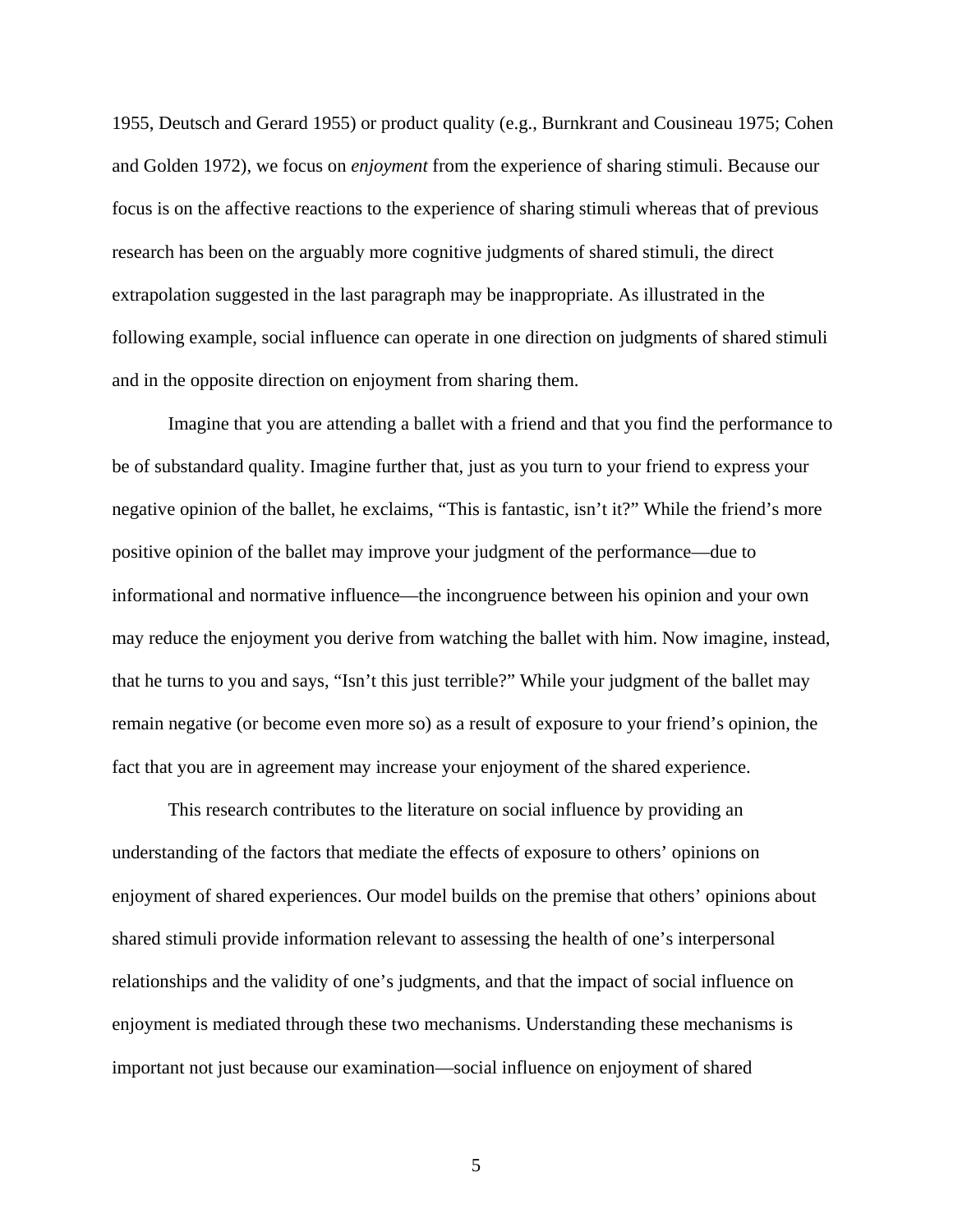experiences—covers new theoretical ground, but also because it provides directions to marketers interested in enhancing the hedonic appeal of their experiential offerings.

The rest of the paper is structured as follow. In the next section, we begin with an overview of the role that two goals—the need to belong and the need for accuracy—play in influencing the enjoyment of shared experiences. Then, we report results from two controlled experiments designed to test our predictions. Finally, we end with a discussion focused mainly on the theoretical implications of our findings.

#### *EFFECTS ON ENJOYMENT OF EXPOSURE TO OTHERS' OPINIONS*

Aristotle, Plato, Donne, and several others have commented on the social nature of humans and the many ways in which we rely on each other. More recent perspectives of our interdependence propose that the desire for social affiliation may be rooted in two broad instrumental motives—a *need to belong* and a *need for accuracy*. In this section, we develop the argument that enjoyment from sharing experiences is influenced through the satisfaction and frustration of both these needs.

*The Need to Belong*. Several researchers have proposed that humans have a strong and innate desire to form and maintain relationships with others, a motivation termed the need to belong (cf. Baumeister and Leary 1995; Gardner et al. 2000). Although some suggest that this need can be satisfied only through meaningful, non-trivial relationships (Shaver and Buhrmester 1983), others find that it may be satisfied even in temporary relationships, such as those one might have on an airplane or in a dentist's waiting room. For example, Brewer (1979) and Sherif et al. (1961/1988) find that people easily forge bonds with strangers, and display significant ingroup loyalty and favoritism, even when group formation is based on random assignment (e.g.,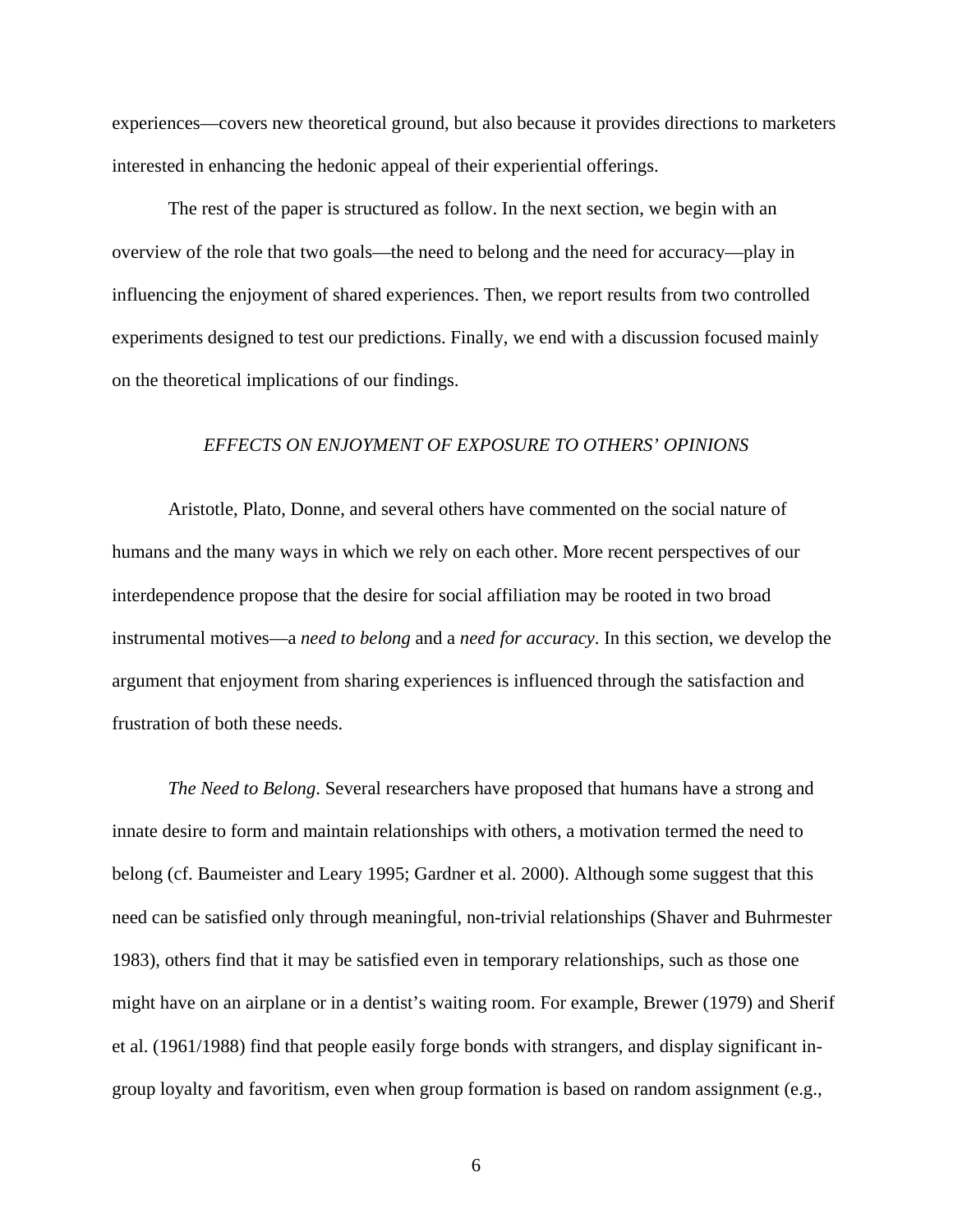Tajfel et al. 1971). Evidence that negative feelings engendered by social loneliness (defined as insufficient social contact) and that experimentally manipulated anxiety may be assuaged by the mere presence of unknown others (e.g., DiTommaso and Spinner 1993; Saklofske and Yackulic 1989; Schacter 1959) are similarly consistent with the notion that the need to belong can be satisfied by temporary relationships.

In the context of sharing hedonic experiences with others, we posit that congruence of opinions engenders a sense of belonging and that incongruence of opinions leaves one feeling alienated. This is because people interpret conformity as a signal of psychological closeness and nonconformity as indicative of interpersonal differences that are potentially irreconcilable. Thus, we expect that exposure to congruent and incongruent opinions will lead to enhanced and diminished enjoyment, respectively, of shared experiences.

*The Need for Accuracy*. Other research has shown that people have a strong desire to hold veridical views of themselves and of their environments (Festinger 1954; Trope 1975). In a series of experiments (Trope 1975, 1979; Trope and Ben-Yair 1982), subjects were asked to choose among tasks that varied in their diagnosticity for assessing one's own abilities in relevant domains (e.g., ability to concentrate). These authors found, consistent with the operation of the need for accuracy, that subjects tended to choose tasks that were more (vs. less) diagnostic for assessing their abilities—even when these tasks were more difficult to perform (and hence carried a higher risk of failure). Evidence of the operation of the need for accuracy has been documented in other realms as well. For instance, Festinger (1954) and Wood (1989) argue that the drive for social comparisons of opinions and abilities is rooted in the motive to accurately assess the veridicality of one's opinions and hold accurate perceptions of one's abilities.

In the context of the present research, we expect that people will treat congruence of self-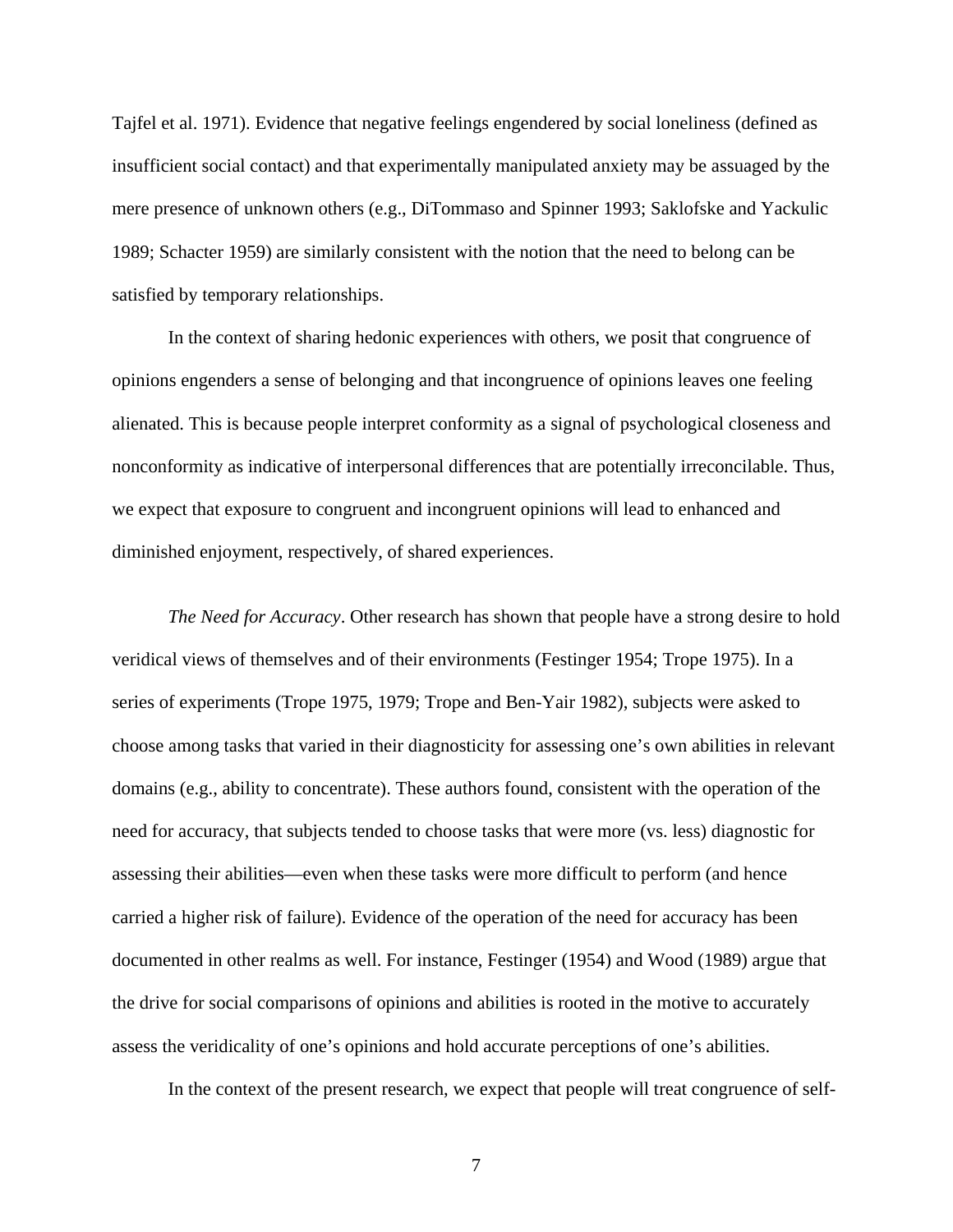other opinions as a measure of the accuracy of their own opinions. That is, evidence that others feel similarly about a shared stimulus will increase confidence in the accuracy of one's own judgments. Conversely, evidence that others feel differently about a shared stimulus will raise concerns that one is miscalibrated. As such, we expect that exposure to congruent and incongruent social information will reduce and increase, respectively, the uncertainty surrounding the veridicality of one's views. Research has shown that uncertainty is aversive because it leads to the experience of stress, nervousness and anxiety-related emotions (e.g., Roseman 1991; Raghunathan and Pham 1999). Thus, we expect that experiences in which people obtain congruent social information will be reassuring and, hence, more enjoyable, while those in which they obtain incongruent information will be disconcerting and hence, less enjoyable.

Based on the above discussion, we predict that:

**H1**: Exposure to congruent social information about hedonic stimuli will enhance enjoyment from the experience of sharing the stimuli, while exposure to incongruent social information will diminish enjoyment from it.

The roles played by the need to belong and the need for accuracy in influencing enjoyment of shared experiences are depicted in Figure 1.

--Insert Figure 1 about here--

Since both the need to belong and the need for accuracy are predicted to have similar effects on the enjoyment of shared experiences, it is important, from a theoretical perspective, to document evidence for the independent influence of each. We expect that certain contextual factors will amplify the impact of the need to belong, and that others will amplify that of the need for accuracy. Specifically, we expect that sharing an experience with someone with whom we feel a special sense of affiliation will raise the salience of the belongingness motive.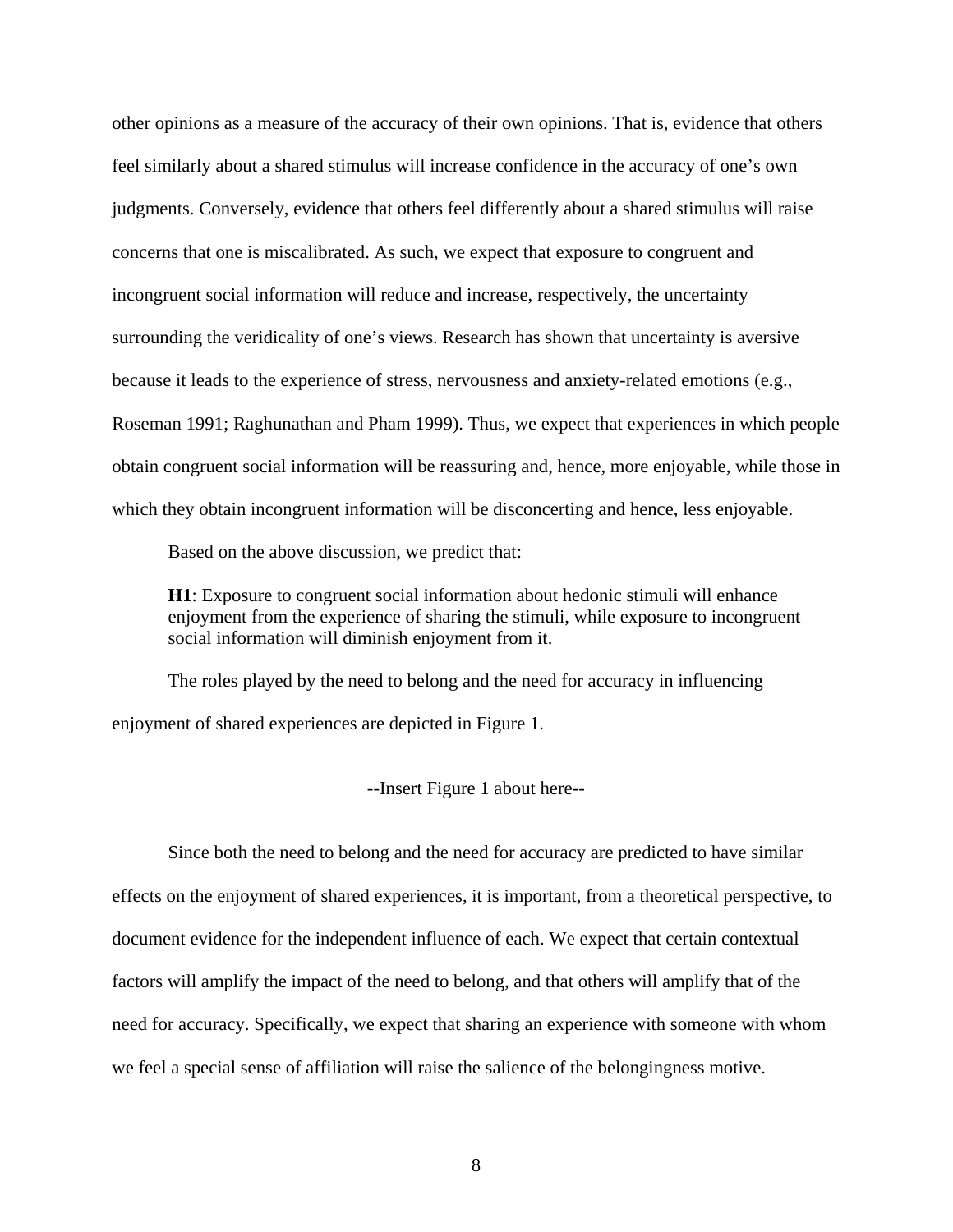Likewise, we expect that sharing an experience with an "expert" in judging the shared stimuli will raise the salience of the accuracy motive. As such, we predict that:

**H2**: In contexts where the belongingness motive is salient, those exposed to congruent and incongruent opinions about shared stimuli will report greater and lower enjoyment, respectively, of the shared experience than will those not exposed to others' opinions.

**H3**: In contexts where the accuracy motive is salient, those exposed to congruent and incongruent opinions about shared stimuli will report greater and lower enjoyment, respectively, of the shared experience than will those not exposed to others' opinions.

#### *EXPERIMENT 1: TV ADVERTISEMENTS STUDY*

The objective of this experiment was twofold: (1) demonstrate that exposure to congruent (incongruent) social information about hedonic stimuli enhances (diminishes) enjoyment of shared experiences (H1), and (2) document the role played by the need to belong in moderating the impact of social influence on enjoyment of shared experiences (H2).

#### Pretest

We chose the experience of viewing pleasant and unpleasant TV ads as the context in which to test H1 and H2. Conversations with undergraduate subjects confirmed that viewing TV ads can be enjoyable (especially if the ads are humorous), or can be unpleasant and even irritating. To prevent familiarity with the ads from influencing subjects' enjoyment ratings, we chose 24 television ads that either appeared before 1995 or were in a foreign language. We narrowed the ads down to a final set of six in two stages, using pretests involving a total of 20 subjects who rated the ads on a 7-point scale  $(1 = not at all enjoyable, 7 = very enjoyable)$ . The three most enjoyable ads (a German ad for Tuborg beer, an Israeli social service ad promoting the use of motorcycle helmets, and an ad for the New York State Lottery) and the three least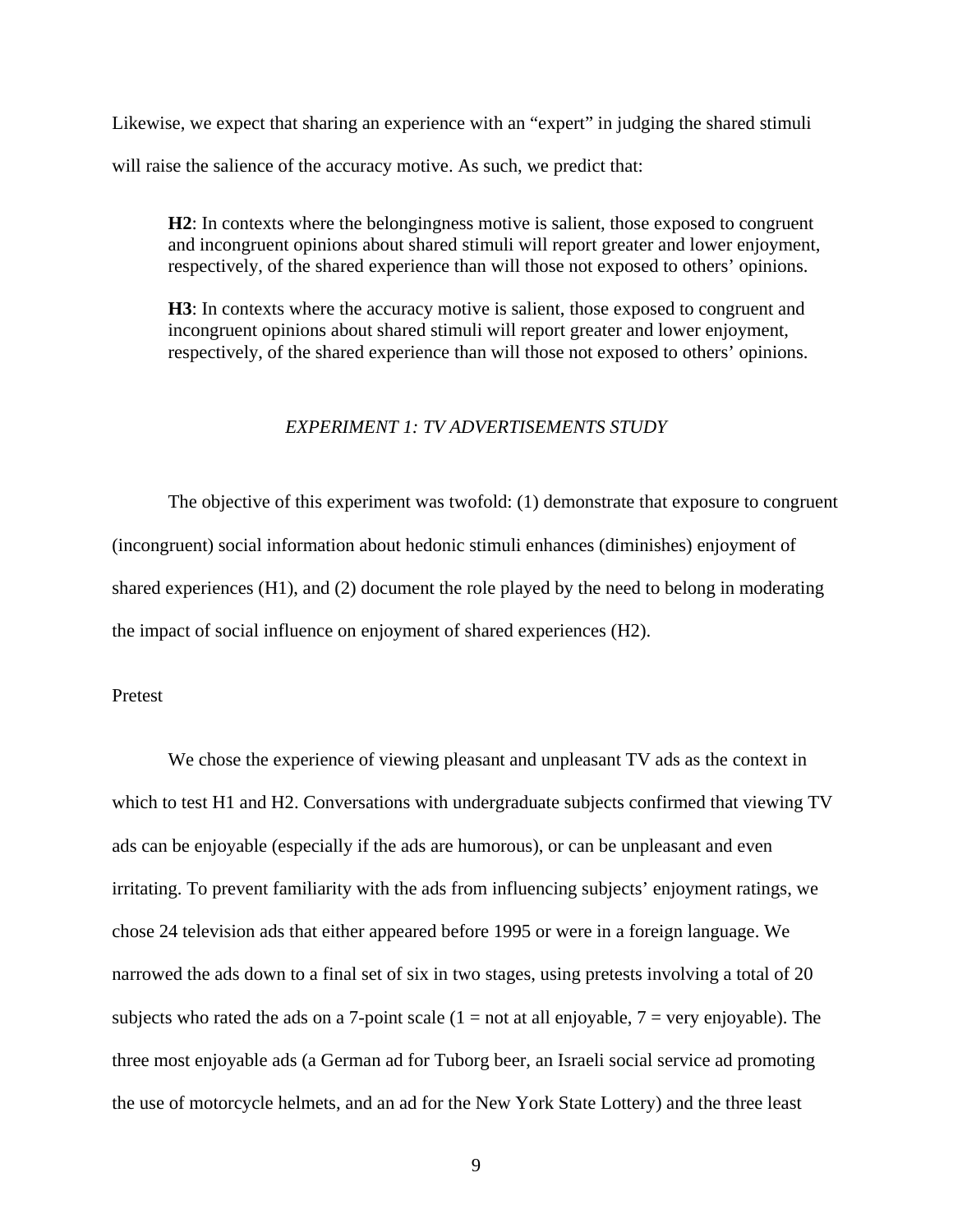enjoyable ads (a German ad celebrating diversity, an ad for a Turkish bank, and an ad promoting American-German ties) were chosen for use in the main study.

#### Main Experiment

*Subjects and Design*. A total of 135 undergraduates (69 women and 66 men) from the University of Texas at Austin participated in the main experiment for course credit. Each subject was randomly assigned to one of three information type conditions (congruent, incongruent, or control) and one of two ad-valence (pleasant or unpleasant) conditions.

*Procedure*. The experimental sessions were conducted one subject at a time, with each subject viewing either the three pleasant or the three unpleasant ads in the company of a confederate. Six different undergraduates (3 males and 3 females), whom we selected to be similar to the typical subject in age and physical characteristics played the role of the confederate (there was only one confederate per session).

The procedure unfolded as follows. The experimenter first asked the subject to fill out some preliminary forms. While the subject was engaged in this task, the confederate appeared and asked for permission to participate in the experiment. The experimenter acquiesced and gave the confederate a separate set of forms to complete. Then, the experimenter presented both the subject and the confederate with a questionnaire entitled "Advertisements Study," which was introduced as an exploration of two features—pace and interestingness—that determine how much people enjoy TV ads. Subjects were told that they would be shown three ads and that their task was to rate these ads on these two critical dimensions and then provide other related evaluations as well.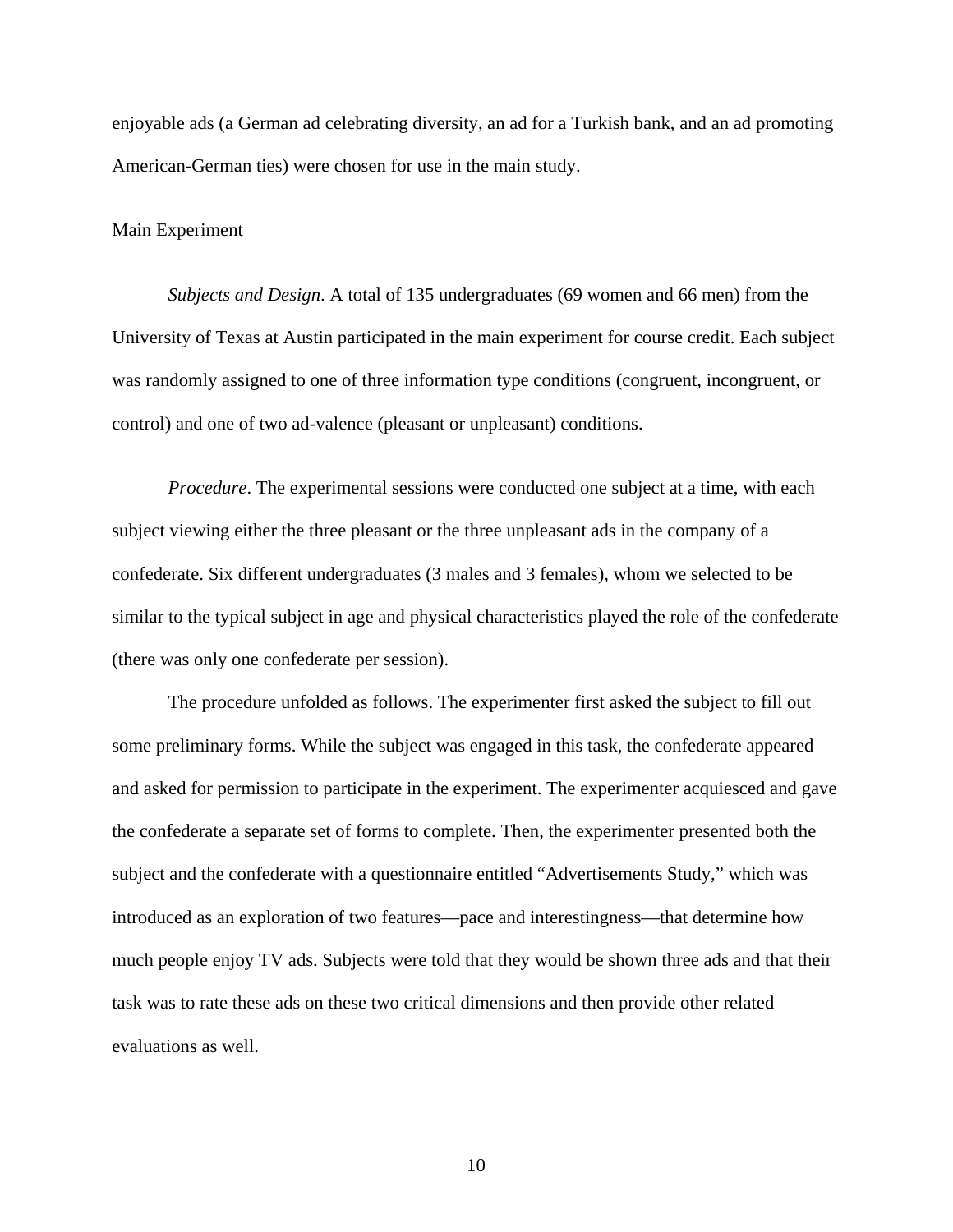*Information Type and Affiliation Manipulations*. The first page of the confederate's questionnaire indicated the information type (congruent, incongruent, or control) manipulation that he or she would administer during that session. In the congruent conditions, the confederate expressed out aloud the subject's predicted reactions to the ads. For example, in the pleasant-ad condition, a potential confederate reaction was, "That was very funny! I really liked it" or, "That was pretty good, wasn't it?" Analogously, for the unpleasant ads, a potential reaction was "This is terrible!" or, "What was that all about?" Conversely, in the incongruent conditions, the confederate expressed enjoyment of ads found unpleasant in the pretest and vice versa. In the control condition, the confederate was instructed to be "merely present" and to act "naturally and normally, without overtly or covertly signaling agreement or disagreement with the subject's perceived opinions of the ads." In order to promote spontaneity, the actual content of confederate reaction was not rigidly set. However, confederates familiarized themselves with a standard set of responses to help maintain consistency across sessions. Each confederate participated in two trial runs with real subjects, one each for the congruent and incongruent conditions. Data from these trial runs were discarded from the analyses.

Subjects were also assigned to one of two affiliation conditions (high vs. low). Those assigned to the high affiliation condition viewed and rated the ads in the presence of a confederate who wore a University of Texas T-shirt, carried a water bottle with the university's logo on it and, just before the experiment began, expressed a pro-university sentiment by uttering out aloud, "Go Longhorns!".<sup>1</sup> Researchers (e.g., Cialdini 1976; Lau 1989) have shown that students tend to develop a deep connection with their universities. We thus expected those assigned to the high affiliation condition to have a greater desire to develop a bond with the confederate. In the low affiliation condition, the confederate did not wear or carry accessories

<sup>&</sup>lt;sup>1</sup> "Bevo" the Longhorn is the mascot of the University of Texas at Austin.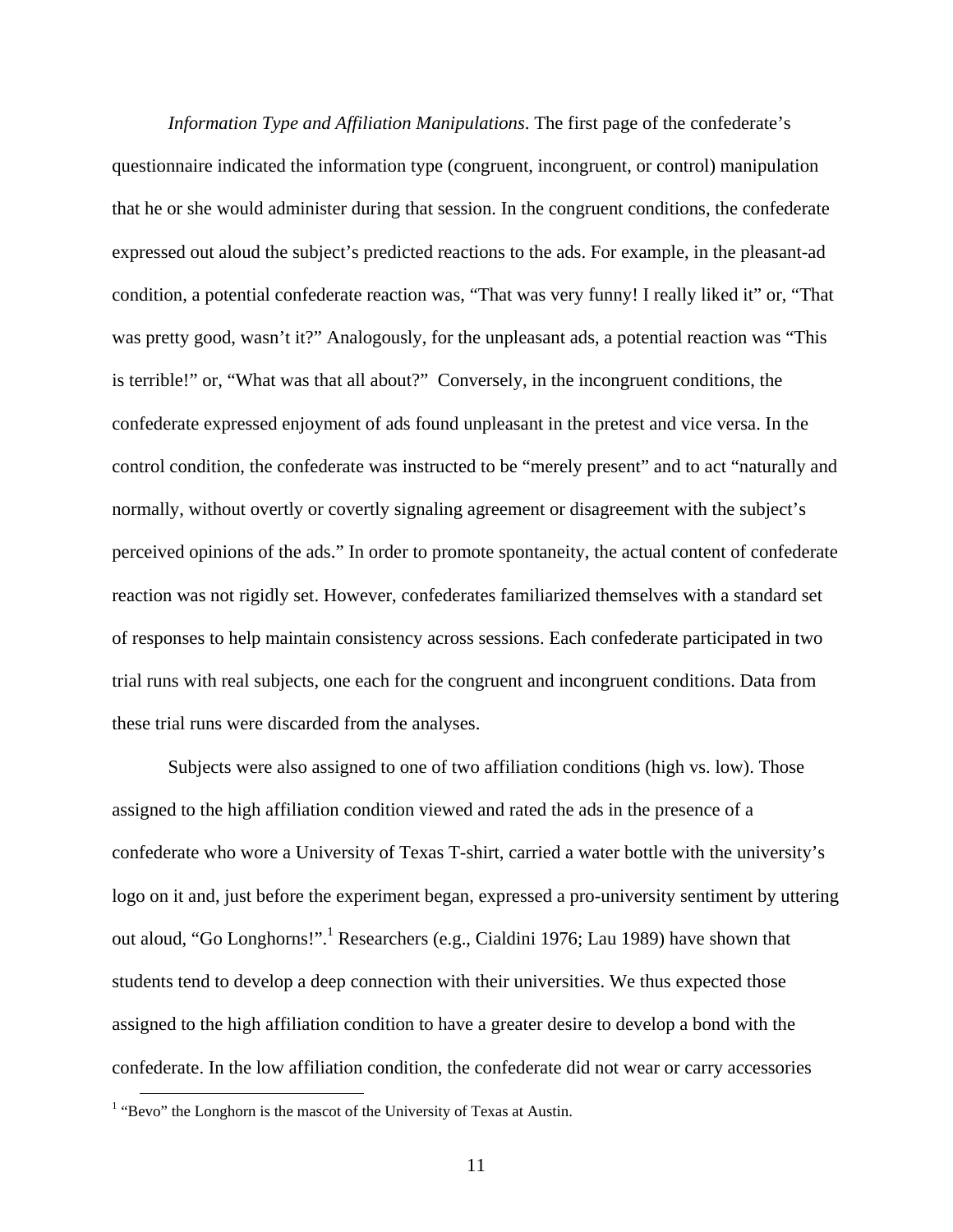associated with the university and did not express a pro-university sentiment.

*Dependent Variables*. To lend credibility to the cover story, subjects were first asked to rate the pace of the ads (1 = too slow; 4 = just right; 7 = too fast) and their interestingness (1 = not so interesting;  $7 = \text{very interesting}$ . Then, they were asked to indicate their "overall" enjoyment from the experience of viewing and rating the TV ads" ( $1 = not$  at all enjoyable;  $7 =$ very enjoyable) and "level of interest in participating in a similar future experiment"  $(1 = not at$ all interested;  $7 = \text{very interested}$ . These ratings formed our main dependent variables. In addition, subjects were asked to report how close they felt to the confederate  $(1 = Not at all$ Close;  $7 = \text{Very Close}$ ). This variable, adapted from Garnder et al. (2000), formed our measure of psychological closeness. Consistent with the operation of the need to belong, we expected greater psychological closeness in the congruent (vs. incongruent) condition.

#### Results

Data from four subjects who appeared suspicious of the confederate's role was dropped. Data from the remaining 131 subjects was used in the analyses reported below.

The two measures of enjoyment of the experience (overall enjoyment and interest in participating in a similar future experiment) were highly correlated ( $\alpha$  = .89) and averaged to form an enjoyment index. This index was submitted to a 3 (information type: congruent, control, incongruent)  $\times$  2 (ad-valence: pleasant, unpleasant)  $\times$  2 (affiliation: high, low) ANOVA. Results

<sup>&</sup>lt;sup>2</sup> We thus measured the post-consumption or *retrospective* utilities for the experience, rather than concurrent or *experienced* utilities (cf. Kahneman and Snell 1990; Novemsky and Ratner 2002). Measuring experienced utilities—which would involve eliciting the subjects' moment-to-moment affective responses to the experience—would have proven somewhat disruptive, given that the social influence was designed to occur during the course of viewing and rating the ads. Specifically, we felt that the impact of social influence would be mitigated if a large part of the subject's attentional capacity was used to provide moment-to-moment affective responses.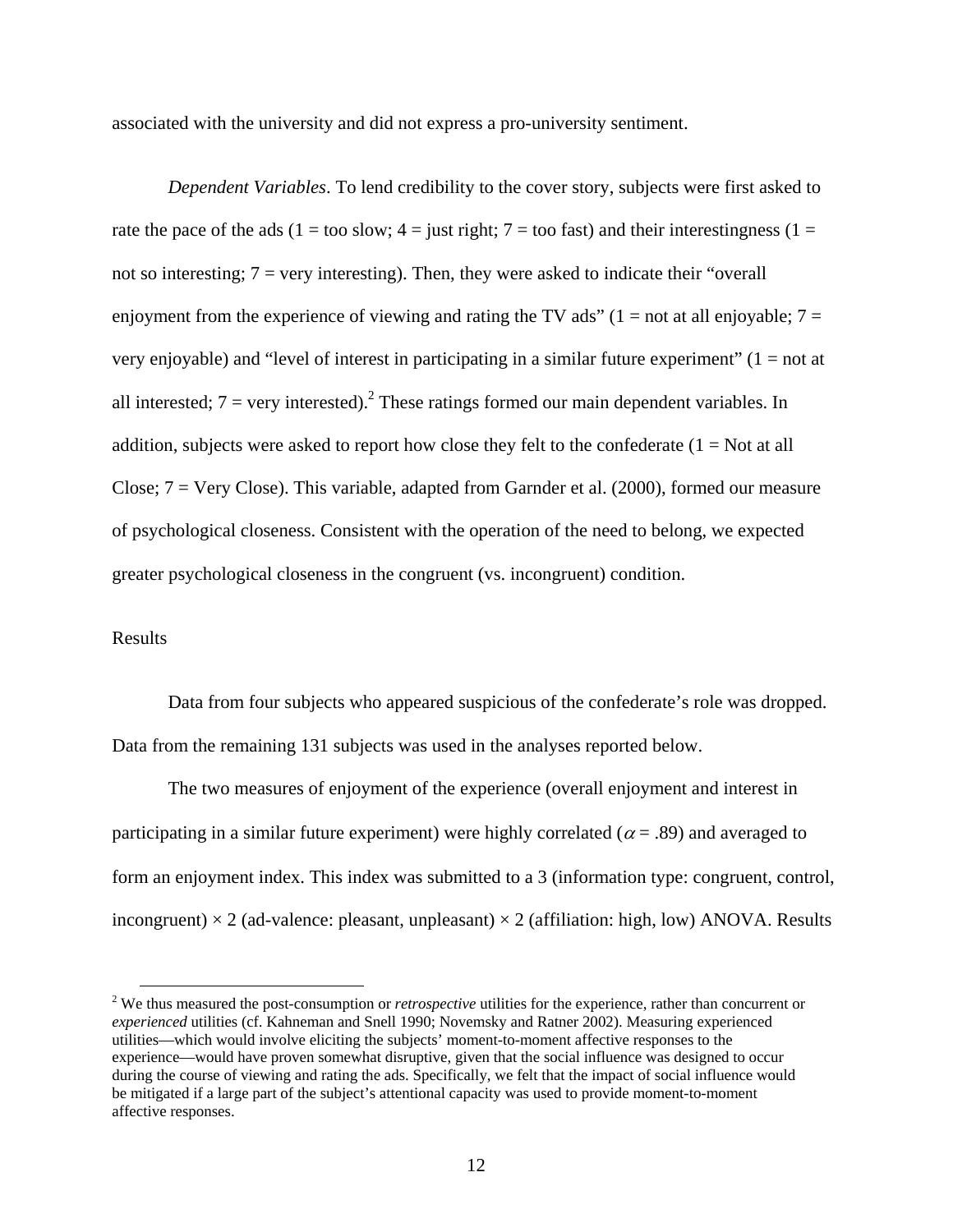from this analysis are reported in Tables 1A and 1B.

The overall model was significant  $(F(11, 119) = 40.48, p < .001)$ . Further, confirming the pretest results, subjects reported greater enjoyment of pleasant versus unpleasant ads, *M*s = 4.90 and 4.34, respectively,  $(F(1, 119) = 7.58, p < .01)$ .

#### --Insert Tables 1A and 1B about here--

*Need to Belong*. The objective of this experiment was to show that exposure to congruent and incongruent social information would enhance and diminish, respectively, the enjoyment of shared experiences (H1), and that these effects are mediated by the fulfillment or frustration of the need to belong (H2). Consistent with H1, results revealed a main effect of information type  $(F(2, 119) = 40.48, p < .01)$ . As predicted, enjoyment was highest among subjects in the congruent condition ( $M = 5.70$ ), followed by those in the control ( $M = 4.72$ ) and incongruent conditions ( $M = 3.44$ ). Further, consistent with H2, a 2-way information type  $\times$  affiliation interaction,  $(F(2, 119) = 9.48, p < .01)$ , emerged. Follow-up analyses revealed the source of this interaction: the simple effect of information type was more pronounced among subjects in the high versus low affiliation condition  $(F(1, 119)s = 44.21$  and 7.64,  $ps < .001 < .01$ , respectively). Further analyses revealed that while the congruent > control > incongruent was significant in high affiliation condition, it was only marginally so in the low affiliation condition, for both the pleasant ads  $(F(1, 119)s = 23.69$ , and  $3.01$ ,  $ps < 0.01$  and  $0.06$ , respectively), and for the unpleasant ads  $(F(1, 119)$ s = 20.78 and 2.58,  $ps < .01$  and 0.8, respectively).

These results demonstrate that the beneficial and detrimental effects of exposure to others' congruent and incongruent opinions, respectively, on enjoyment of the shared experience were amplified among subjects in the high (versus low) affiliation conditions. As such, these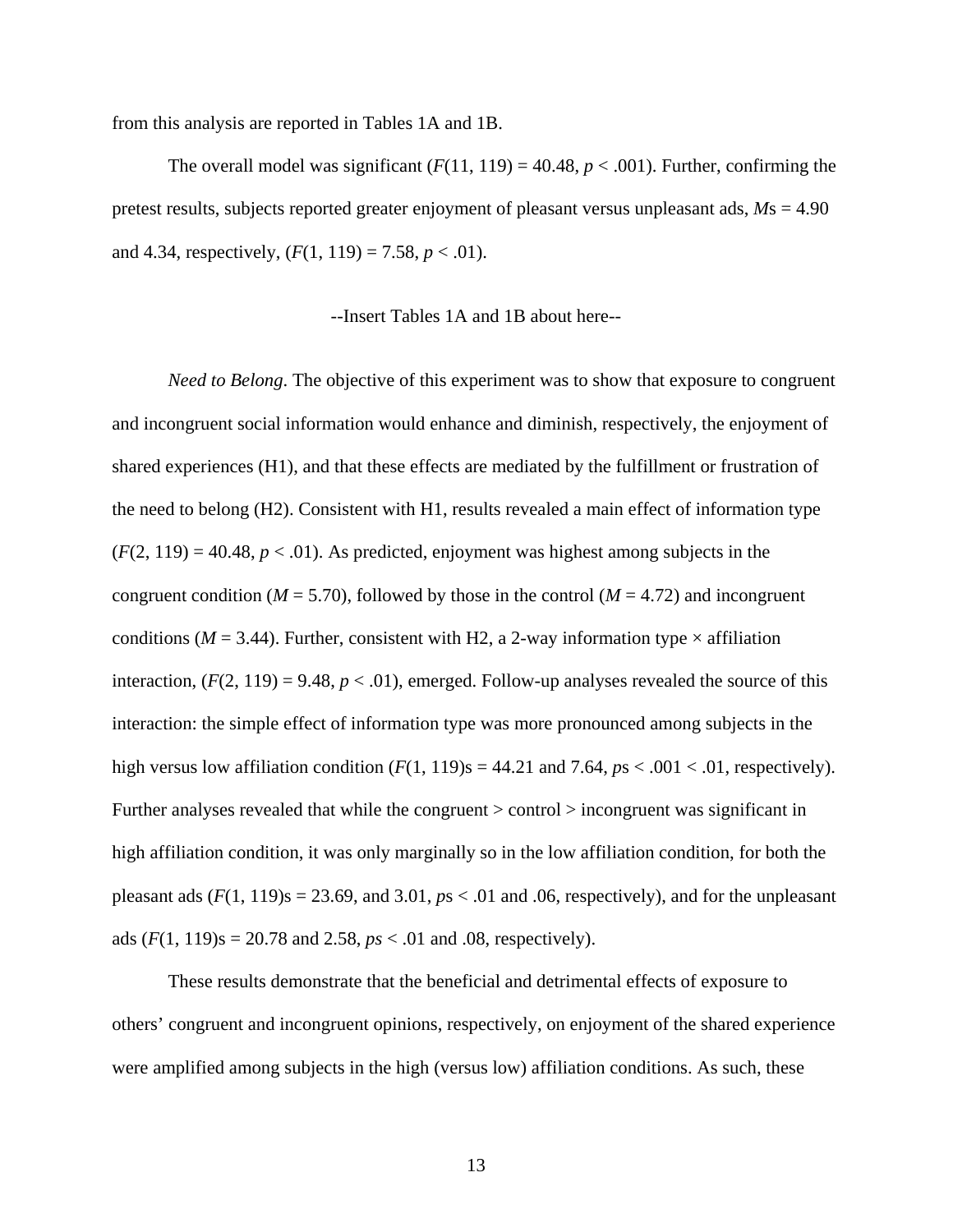results provide evidence in support of the operation of the need to belong.

*Psychological Closeness*. We obtained additional evidence in support of the need to belong via the measure of psychological closeness, which was submitted to a 3 (information type)  $\times$  2 (ad-valence)  $\times$  2 (affiliation) ANOVA. The overall model was significant (*F*(11, 119) = 4.13,  $p < .001$ ) and revealed a main effect of information type  $(F(1, 119) = 20.45, p < .001)$ . Subjects exposed to congruent information reported feeling psychologically closer to the confederate ( $M = 4.56$ ) than those exposed to incongruent information ( $M = 2.67$ ), with subjects in the control condition falling in between  $(M = 3.51)$ . This result is consistent with the idea that exposure to congruent information helped subjects perceive a bond between themselves and the confederate, and that exposure to incongruent information diminished that perception. The only other result was an affiliation main effect  $(F(1, 119) = 4.45, p < .05)$ . Those in the high affiliation condition reported feeling psychologically closer to the confederate (*M* = 3.83) than those in the low affiliation condition  $(M = 3.23)$ , indicating that the affiliation manipulation worked as intended.

#### Discussion

We had predicted that the congruence between one's own opinion and that of another's would determine how much a shared experience is enjoyed (H1). Consistent with this prediction, subjects exposed to congruent (incongruent) social information enjoyed the experience more (less) than those in the control group, both for the pleasant ads and for the unpleasant ones. We also predicted that these effects were due to the fulfillment and frustration of the need to belong (H2). Consistent with this prediction, we found an information type  $\times$  affiliation interaction for both pleasant and unpleasant ads, and that, although follow-up analyses revealed that the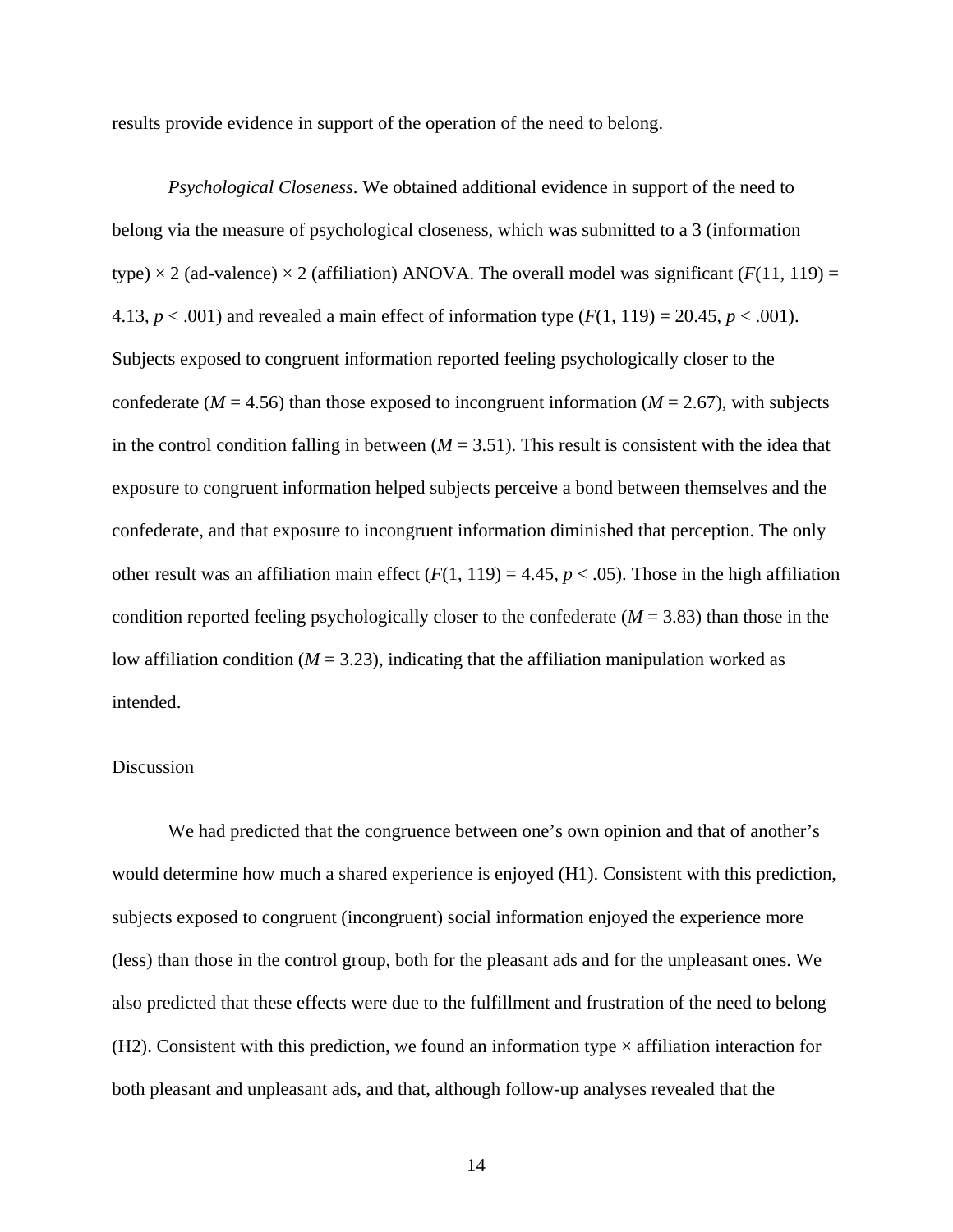congruent > control > incongruent ordering of enjoyment held in both the high affiliation and low affiliation conditions, it was stronger in the former group. Further evidence in support of the operation of the need to belong was obtained through the finding that subjects in the congruent and incongruent conditions reported feeling more and less close, respectively, to the confederate than those in the control condition.

#### *EXPERIMENT 2: ORANGE JUICE TASTE TESTING*

The objective in Experiment 2 was two-fold. First, we wished to demonstrate support for H3: the operation of the need for accuracy. Second, in the interests of generalizability, we wished to test our predictions using an experience context different from the one used in experiment 1. Toward these objectives, we selected the experience of tasting and judging samples of orange juice as the context for this experiment. Informal talks with undergraduates had revealed that they believed that the quality of orange juice can be objectively determined. As such, we expected the need for accuracy to be particularly salient in this context.

*Subjects and Design*. 126 subjects (86 women and 40 men), a mix of graduate and undergraduate students, participated in this experiment either for course credit or for a compensation of \$10. The procedure shared several similarities with Experiment 1: the sessions were conducted one subject at a time, there were three information type (congruent, incongruent, control) and two juice valence (pleasant, unpleasant) conditions, and the experience unfolded in the presence of a confederate. However, there was one important difference. Rather than manipulate the affiliation between the subject and confederate (as we did in Experiment 1), we manipulated the perceived expertise of the confederate in judging the quality of the shared stimulus (orange juice). Consistent with H2, we expected the impact of social influence on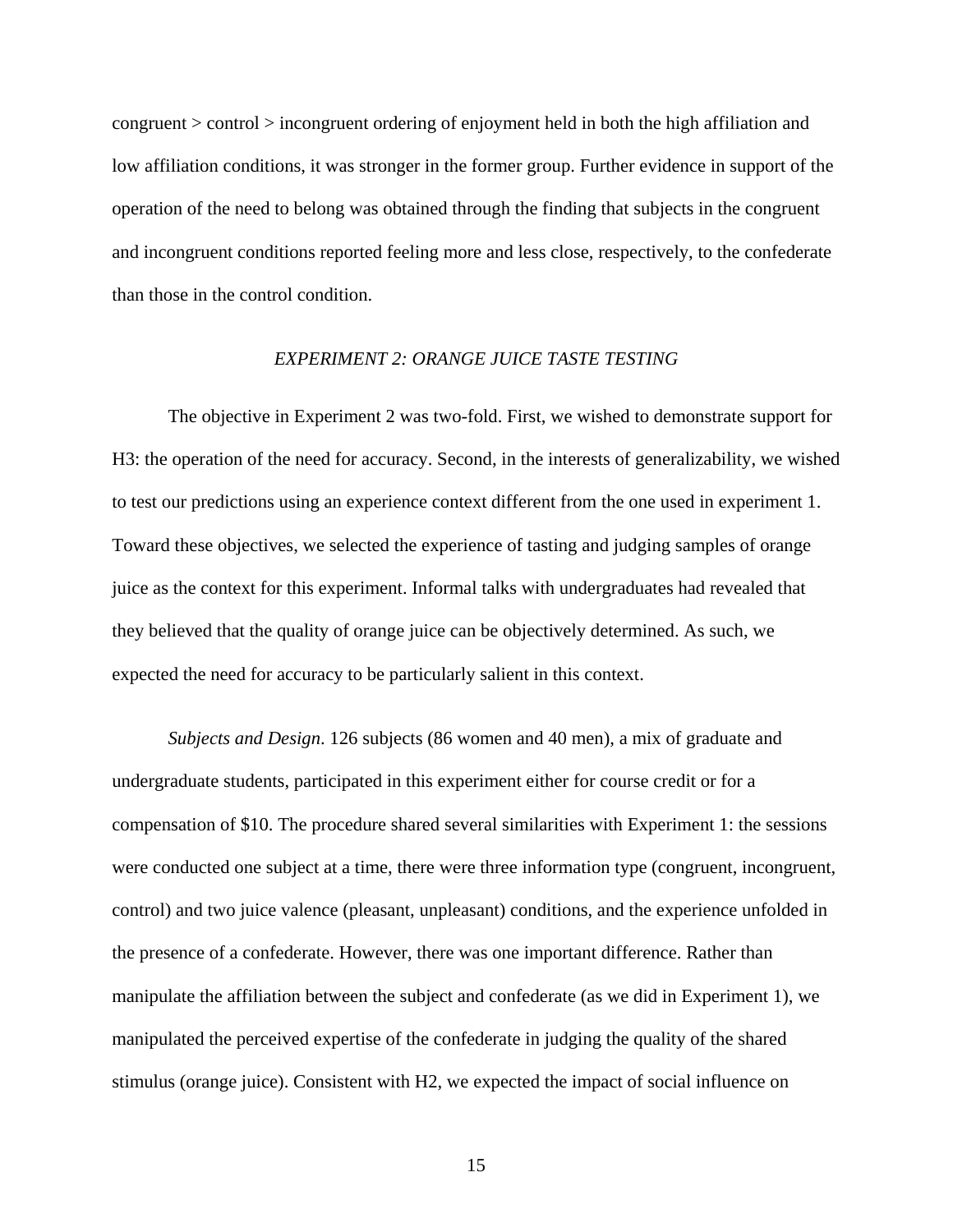enjoyment to be amplified when the perceived expertise of the confederate was high, and reduced when it was low.

*Procedure*. One undergraduate (male) and one graduate (female) played the role of the confederate, and were used in sessions with the undergraduate and graduate subjects, respectively. As in Experiment 1, the confederate made an appearance after the subject had been seated. Once preliminary forms were filled out, the experimenter asked the subject and confederate to familiarize themselves with information contained in a booklet titled, "Orange Juice Taste Testing Manual." The booklet informed the participants that a "leading orange juice manufacturer" was interested in "educating consumers on how to accurately assess the quality of orange juice," and had developed a "workshop" to help consumers in this endeavor. Participants were then informed that they would take part in a short version of this workshop, in which they would taste two samples of orange juice and then judge the quality of these samples. Participants were also told that their ratings would be compared to those of a "national expert in judging the quality of orange juice" at the end of the experimental session. Thus, the instructions were designed to strengthen the subject's belief that it was possible to objectively rate the quality of orange juice.

*Expertise Manipulation*. Following the experimenter's briefing, the confederate remarked that he/she had participated in a similar workshop before and asked the experimenter whether the prior participation disqualified him/her from participation in the present experiment. The experimenter responded that this was not a concern and asked the confederate, "How well did you do the previous time?" The confederate's response depended on the expertise condition. In the high expertise condition, the confederate remarked that he/she had done "very well" and that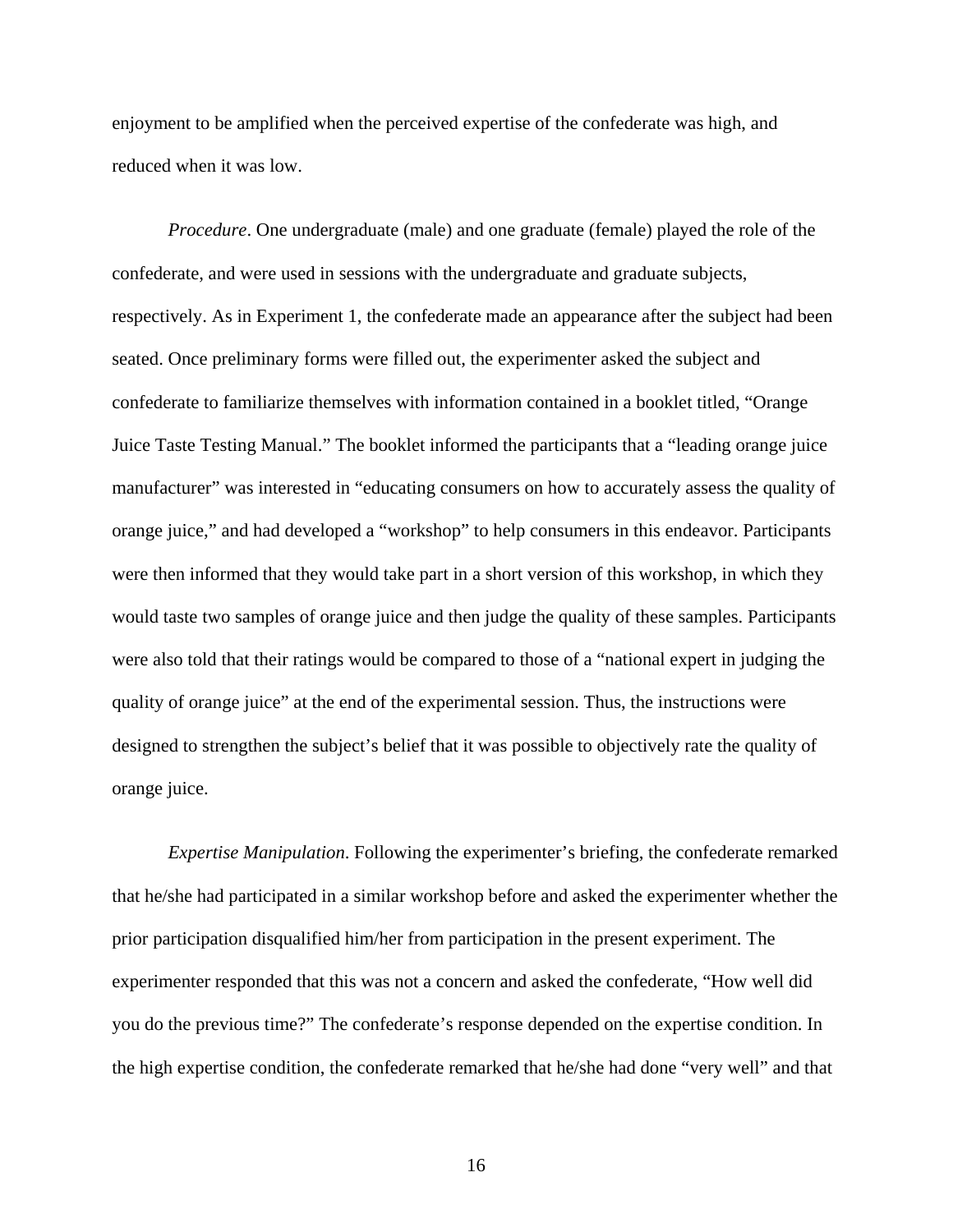"there was perfect agreement between my ratings and that of the expert." In the low expertise condition, the subject said that he/she had done "very poorly" and that "my ratings were the exact opposite of the expert's ratings." In the control condition, the confederate remarked that he/she had done "reasonably well" and that "my ratings were in agreement with those of the experts for one sample, but not for the other."

Following this exchange, the experimenter handed the subject and confederate a brochure in which four attributes—fragrance, sweetness, freshness, and consistency—were identified as being relevant for judging the quality of orange juice. Once subjects had read through the instructions on how to assess the quality of orange juice on these dimensions, they were asked to judge a "trial" cup of juice. This cup, prepared by mixing water and juice in the ratio of 1:4, served as a reference point for judging the next, "test" cup of juice. Consistent with findings of research on contrast effects (e.g., Raghunathan and Irwin 2001), we expected subjects to compare the quality of the test sample with that of the trial sample spontaneously. We gave subjects assigned to the pleasant (good juice quality) condition a test sample of fresh, unadulterated Tropicana orange juice, while we gave those assigned to the unpleasant (poor juice quality) condition a test sample prepared according to a formula outlined in Pechmann and Ratneshwar (1992). (Small quantities of vinegar and salt are added to diluted orange juice; the resulting mixture tastes distinctly, but not disgustingly, unpleasant.)

Exposure to congruent and incongruent social information occurred while tasting the test sample. Once subjects had taken the first sip of the test sample, the confederate commented on its quality. Depending on the information type condition, the confederate indicated, through verbal and non-verbal cues, that the cup of orange juice tasted good or bad (e.g., "Mmmm, this tastes really good," or, "Ugh! This is awful!"). If the subject engaged the confederate in a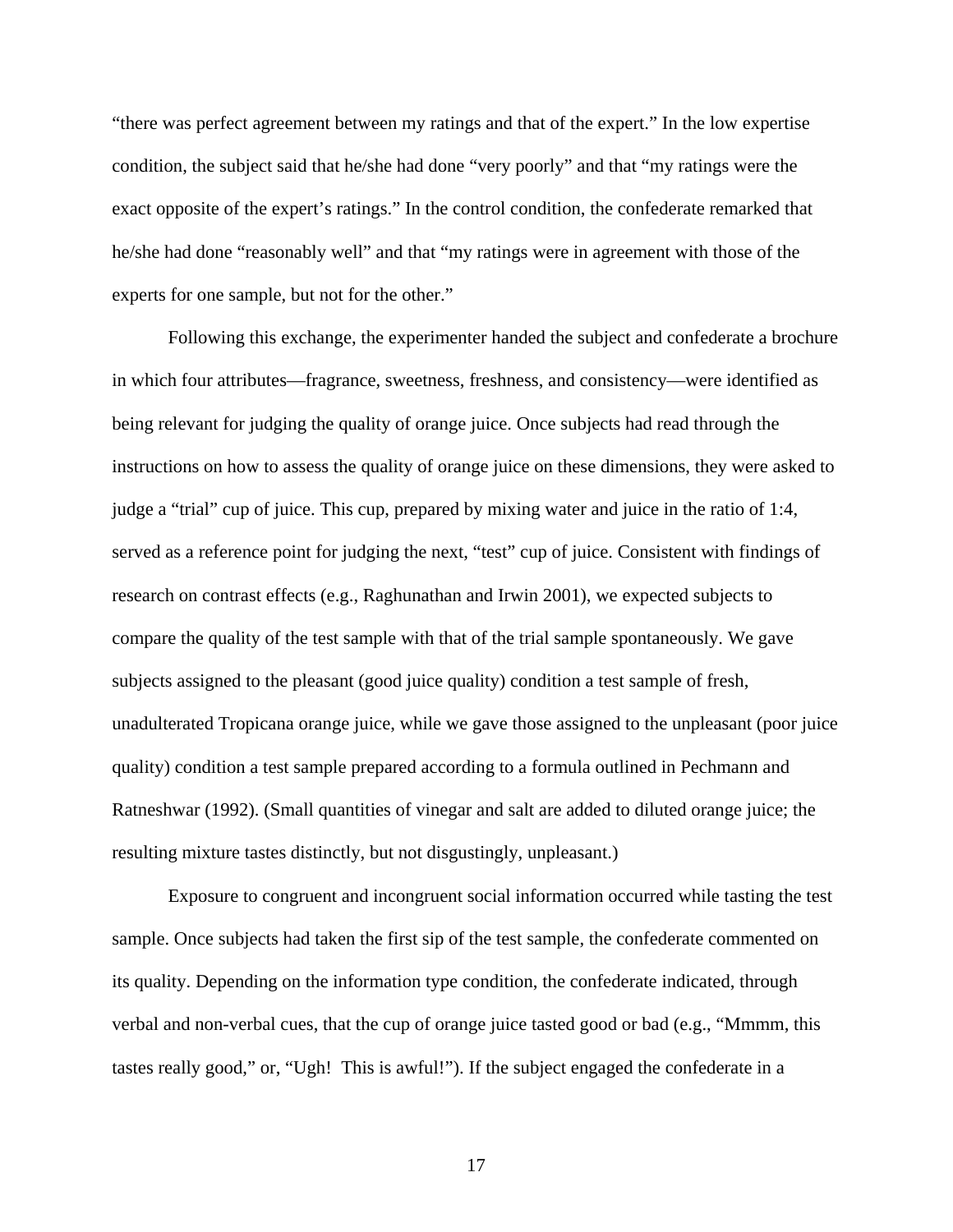conversation (e.g., "Do you really think so?"), the confederate made follow-up remarks consistent with his/her initial comment. In the control condition, the confederate was passive and did not verbally or non-verbally express any opinion.

*Dependent Variables*. Following the test sample tasting, under the guise of obtaining feedback about the procedure used in the "orange juice tasting workshop," we asked subjects to rate their: (1) overall enjoyment from participating in the workshop (1 = not at all enjoyable;  $7 =$ very enjoyable), (2) interest in participating in similar workshops in the future  $(1 = not at all)$ interested;  $7 = \text{very interested}$ , and (3) confidence in their ability to judge the quality of orange juice ( $1 = not$  at all confident;  $7 = very$  confident). The last measure was elicited to provide further evidence of the operation of the need for accuracy. We expected, consistent with the operation of this motive, that those in the congruent (vs. incongruent) condition would express more confidence in their judgments.

#### Results

The two measures of enjoyment were highly correlated ( $\alpha$  = .72) and thus averaged to form an index of enjoyment. This index was submitted to a 3 (information type: congruent, control, incongruent)  $\times$  2 (juice valence: pleasant, unpleasant)  $\times$  2 (expertise: high, low) ANOVA. Results from this analysis are reported in Table 2A and 2B.

The overall model was significant  $(F(11, 110) = 9.11, p < .001)$ . Enjoyment was higher in the pleasant than in the unpleasant juice valence condition ( $Ms = 5.13$  and 3.60, respectively;  $F(1, 110) = 68.24$ ,  $p < .0001$ ), confirming that the juice samples tasted as intended.

--Insert Table 2A and 2B here--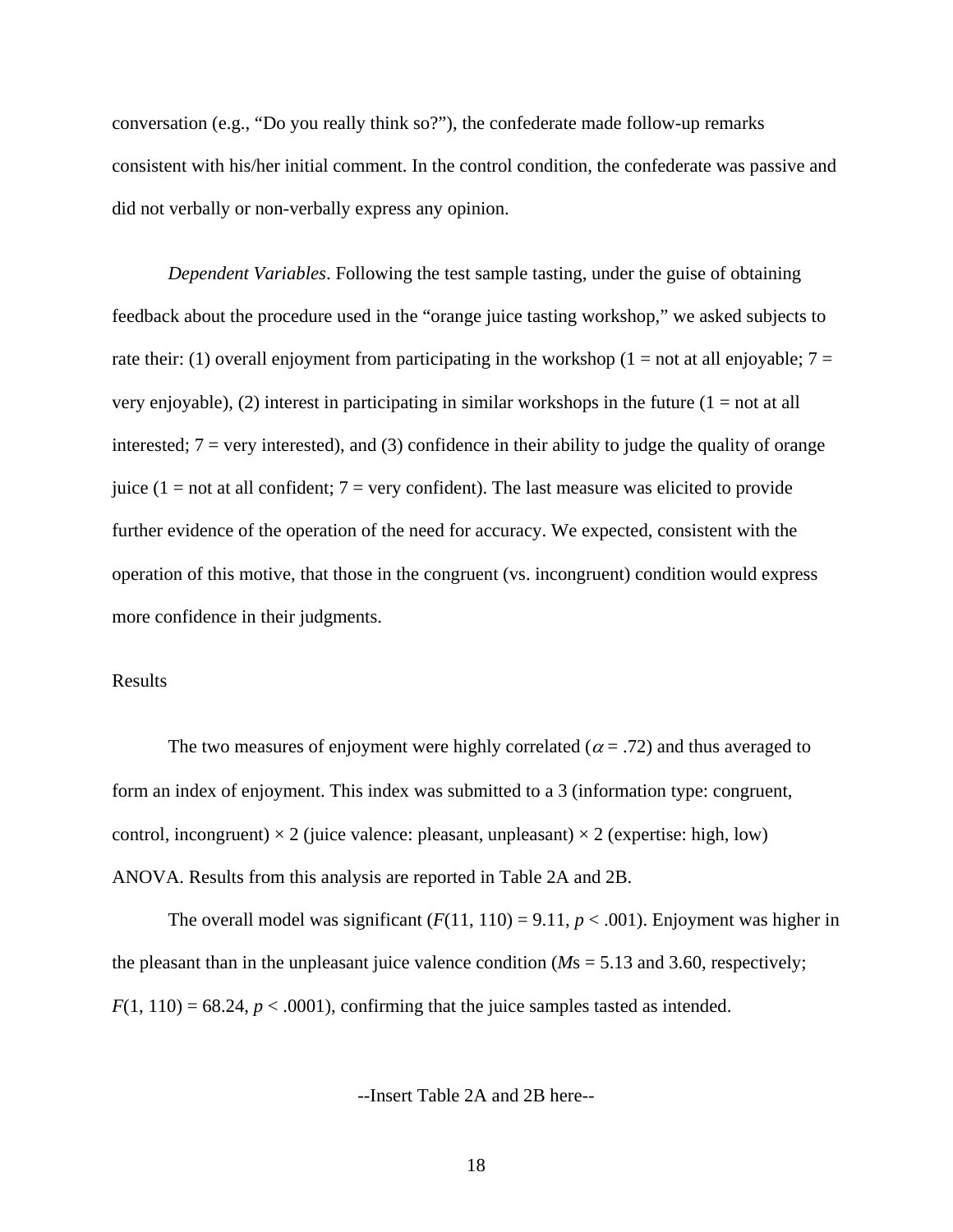*Need for Accuracy*. The objective in this experiment was to replicate the beneficial and detrimental effects of exposure to congruent and incongruent opinions on enjoyment (H1), and to demonstrate that these effects were due to the operation of the need for accuracy (H3). Consistent with H1, a main effect of information type emerged  $(F(2, 110) = 11.87, p < .001)$ . Enjoyment was highest among subjects in the congruent condition (*M* = 4.82), followed by those in the control ( $M = 4.50$ ) and incongruent conditions ( $M = 3.79$ ). Further, consistent with H3, an information type  $\times$  expertise interaction (*F*(2, 110) = 3.41, *p* < .05) also emerged. Follow up analyses revealed a simple effect of information type in the high expertise condition  $(F(1, 110) =$ 13.80,  $p < .001$ ), but not in the low expertise condition  $(F(1, 110) = 1.26, p > .25)$ . Consistent with H3, while the congruent  $>$  control  $>$  incongruent ordering was maintained in the high expertise condition, it was not in the low expertise condition, both for the pleasant tasting juice  $(F(1, 110)s = 5.21$  and 1.03,  $p < .05$  and  $> .40$ , respectively) and for the unpleasant juice,  $(F(1, 110)s = .21)$ 119) = 9.50 and 1.19,  $ps < .01$  and > .30, respectively).<sup>3</sup>

*Confidence in Judgments*. Subjects' self-report of confidence in judgments of the orange juice, which we submitted to a 3 (information type)  $\times$  2 (juice valence)  $\times$  2 (expertise) ANOVA, provided additional evidence in support of the operation of the need for accuracy. Results revealed an information type main effect ( $F(2, 110) = 5.60$ ,  $p < .01$ ) and an information type  $\times$ expertise interaction  $(F(1, 110) = 3.60, p < .05)$ . Subjects in the congruent information condition reported the greatest confidence in their ratings  $(M = 4.56)$ , while those in the incongruent information condition reported the least confidence ( $M = 3.75$ ), with the control subjects falling

<sup>&</sup>lt;sup>3</sup>The only other effect was a juice-valence  $\times$  expertise interaction, which approached significance ( $F(1, 119) =$ 3.57,  $p < 0.07$ . This effect was driven by the pronounced difference in enjoyment of the pleasant versus unpleasant juice among subjects in the high  $(M = 1.89)$  versus low  $(M = 1.18)$  expertise condition. Because this result does not pose a threat to our model, however, we do not elaborate on it.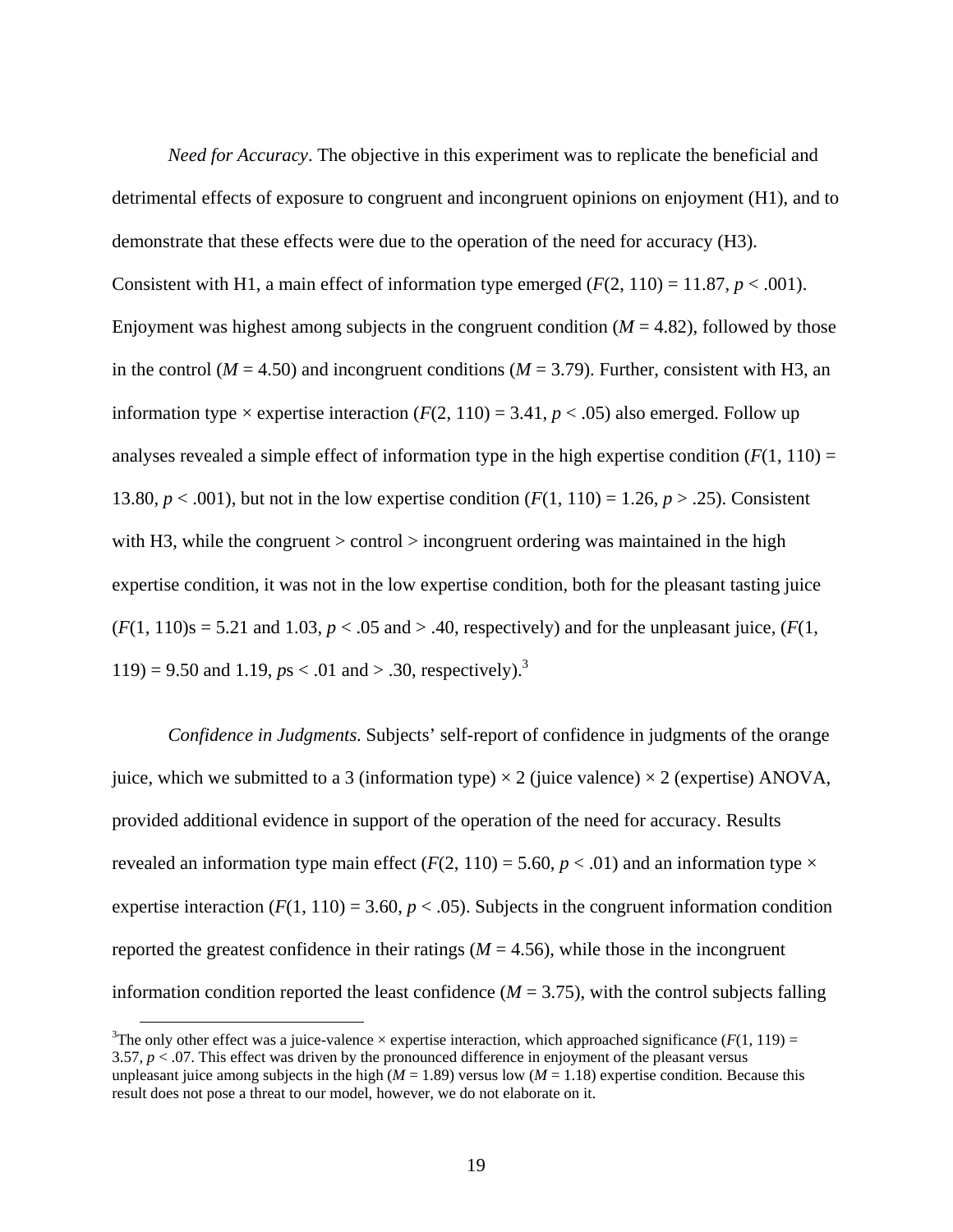between ( $M = 4.18$ ). The congruent > control > incongruent ordering was maintained for those in the high expertise condition ( $M$ s = 4.85, 4.40 and 3.40, respectively),  $F(1,110) = 9.12$ ,  $p < .01$ , but not for those in the low expertise condition ( $Ms = 4.26$ , 4.28 and 4.10, respectively),  $F < 1$ .

#### Discussion

As hypothesized, in the context of assessing the quality of orange juice, the need for accuracy played a role in the impact of social influence on enjoyment. We found an information type  $\times$  expertise interaction, and the congruent  $>$  control  $>$  incongruent ordering held for both the pleasant and unpleasant juice conditions, but only among subjects in the high expertise condition. Providing further evidence of the need for accuracy, when faced with an expert confederate, subjects in the congruent (incongruent) condition reported feeling more (less) confident about their ratings than those in the control condition. We found no effect when the confederate was not viewed as an expert.

#### *GENERAL DISCUSSION*

It is commonplace for consumers to share hedonic consumption activities. For example, we usually eat out, shop, watch a movie, or vacation in the company of others. As such, examining how others' presence impacts our enjoyment of shared experiences is both theoretically important, and substantively relevant. This research takes a first step toward examining how exposure to others' opinions impacts the enjoyment of shared experiences. Our model builds on the premise that others' opinions provide more than just information about shared stimuli—they also provide information on the health of interpersonal relationships and on the confidence one should have in one's judgments. Specifically, we propose that congruence of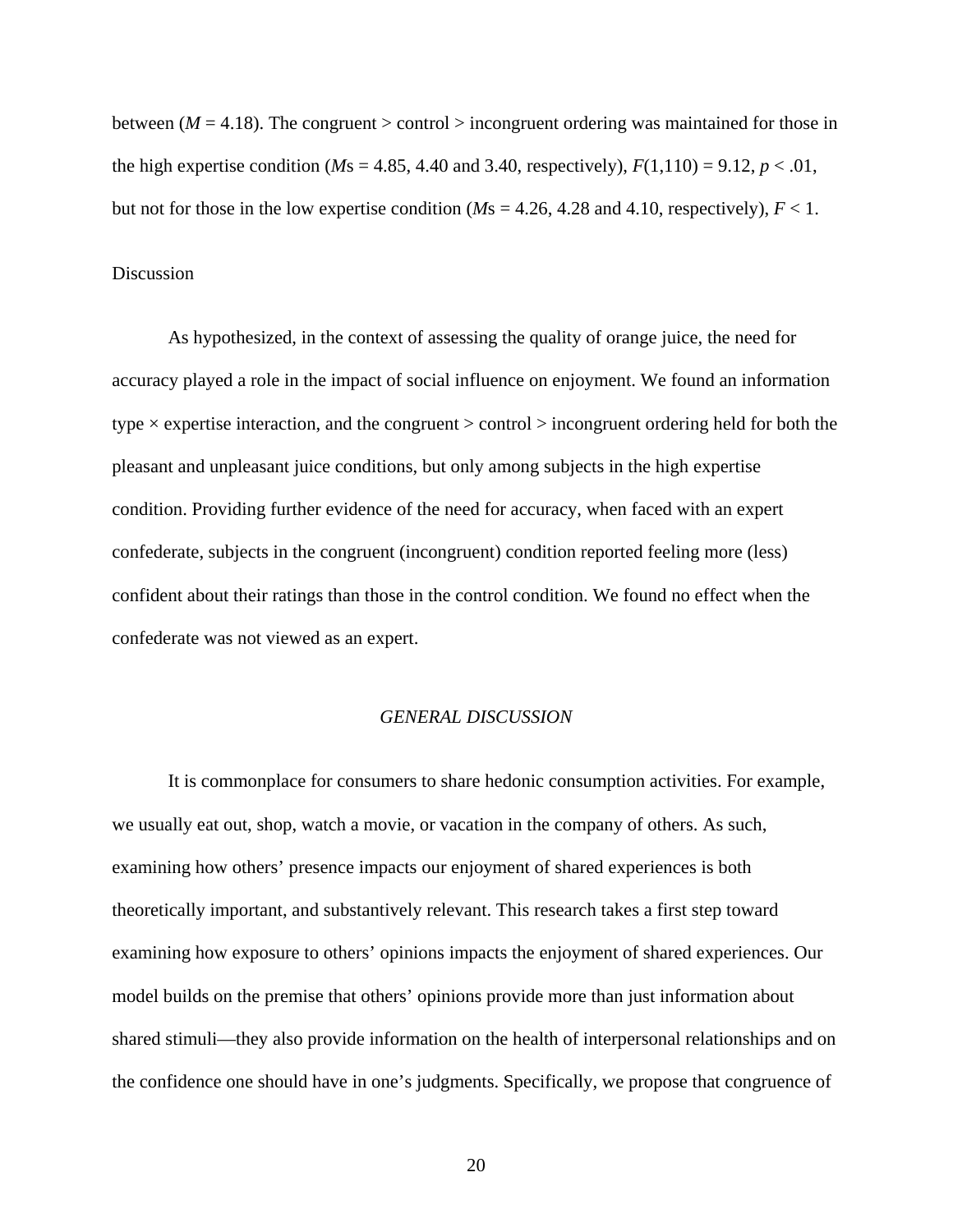opinions about shared stimuli enhances enjoyment of shared experiences both by engendering a feeling of belonging and by increasing confidence in the accuracy of our views and, conversely, that incongruence of opinions diminishes such enjoyment by decreasing both the sense of belonging and the confidence in the accuracy of our views. Results from two controlled experiments provide support for these propositions.

Since the operation of both the need to belong and the need for accuracy imply similar effects on enjoyment of shared experiences, it was important to demonstrate their independent roles in the context of social influence on enjoyment of shared experiences. Towards this objective, we manipulated factors that increased the salience of the need to belong in Experiment 1 and those that increased the salience of the need for accuracy in Experiment 2. As expected, both manipulations moderated the impact of exposure to others' opinions on enjoyment of shared experiences, attesting to the independent roles of the need to belong and the need for accuracy. Results pertaining to psychological closeness and confidence in judgments, collected in Experiments 1 and 2 respectively, provided further evidence for the operation of these two motives in contexts involving social influence on enjoyment of shared experiences.

Our findings have relatively straightforward implications for managers of hedonic experiences. Specifically, they suggest that promoting interactions among participants whose reactions to the experience are similar will increase the enjoyment of the experience and thus encourage them to repeat it. Allowing individuals with dissimilar reactions to mingle, in contrast, is likely to have detrimental effects on repeat purchase. These implications generalize both to experiences generally pleasant (e.g., shopping, eating out, etc.) as well as to those that are generally unpleasant (e.g., physical training workshops, alcoholics anonymous meetings, etc.).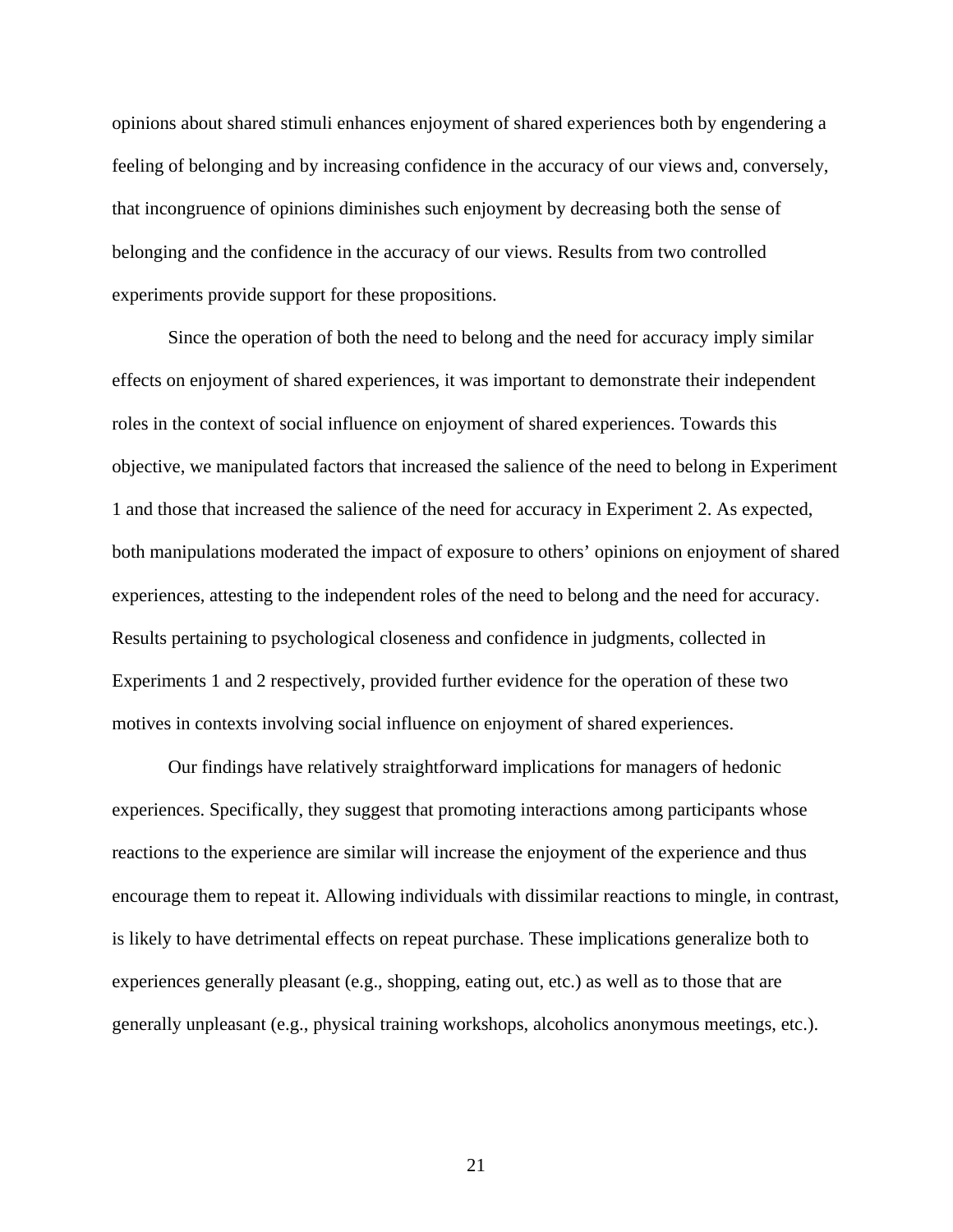Theoretical Implications and Future Research Directions

*Group Decision Making*. Although our findings have implications for a variety of research streams, they have the most direct implications for research on group decision making. As mentioned earlier, previous work in this area established that exposure to others' opinions about shared stimuli leads to conformity, in response to either the informational value in others' opinions or to the normative pressure to conform. Juxtaposing these findings with our own indicates that social influence can operate in opposite directions on judgments of shared stimuli versus enjoyment from sharing them. For instance, when sharing unpleasant stimuli, exposure to congruent opinions about the stimuli is likely to drive their judgments further down, while simultaneously making the shared experience more palatable. Likewise, when sharing pleasant stimuli, exposure to incongruent opinions about them is likely to drive their judgments upward, while simultaneously making the shared experience less palatable.

Future research should be aimed at gaining a better understanding of the processes by which social influence produces divergent effects on judgments of shared stimuli vs. judgments of enjoyment of shared experiences. Presumably, it is only in contexts in which the salience of the need to belong and/or that of the need for accuracy are high that the judgments of stimuli and judgments of enjoyment of shared experiences exhibit divergence. Alternatively, it is possible that such divergences are due, at least in part, to the cognitive vs. affective nature of the judgments of stimuli and the affective nature of judgments of enjoyment of shared experiences, respectively. It would be interesting to assess whether and to what extent such divergence in judgments are mitigated when the salience of the need to belong and the need for accuracy are low, or when the stimuli being judged are of a more affective or hedonic nature). Such an exploration would be potentially important for those interested in assessing the *holistic* impact of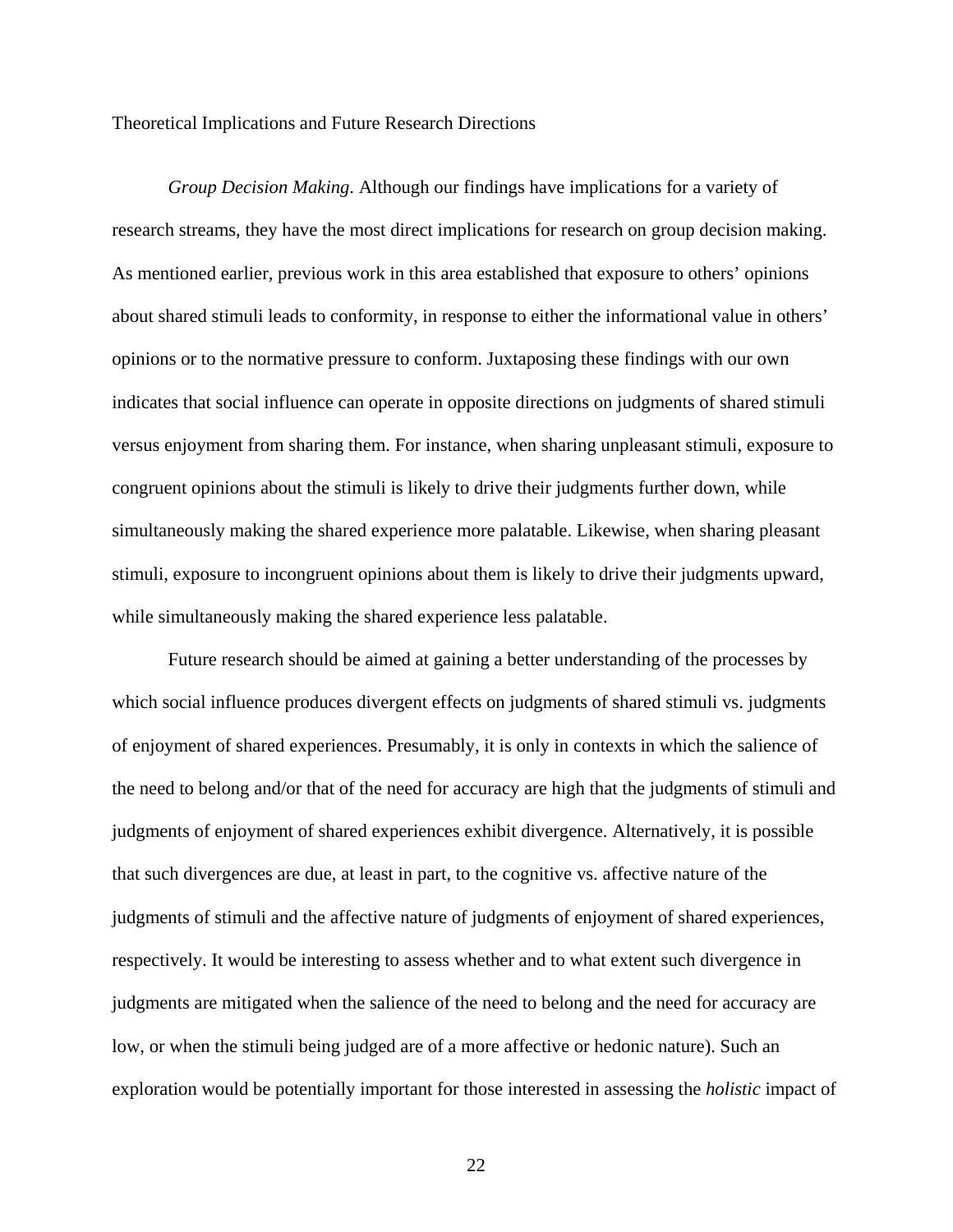social influence—on both judgments of shared stimuli and on how one feels about the experience. Pursuing such a line of enquiry would allow us to speak both to the issue of group influence on task-related variables (as does the bulk of previous research on group decision making) and to the arguably more important issue of group cohesion and morale.

*Balance Theory and Affect Contagion*. Since our results share similarities with both balance theory and affect contagion, it is useful to compare and contrast these theories with our own. According to balance theory (Heider 1958), nonconforming opinions about a shared stimulus creates an imbalance, inducing a state of dissonance that is typically resolved through attitude change either toward the person with whom the stimulus is being shared, or toward the shared stimulus. Our findings in the incongruent condition are conceptually compatible with this account. That is, as per balance theory, dissonance induced by exposure to incongruent social information may be the reason for the diminished enjoyment in this condition. Given this possibility, it would be interesting to examine how the belongingness and accuracy goals relate to the creation of balance and imbalance in influencing enjoyment of shared experiences.

The affect contagion literature (Barsade 2002; Howard and Gengler 2002) suggests that how others feel about a shared stimulus influences how we feel about it. Thus, if I like a movie, my feelings are likely to be transferred to those watching the movie with me. While results obtained in the congruent conditions of our experiments are consistent with these findings, the incongruent condition results, in which others' positive opinions about unpleasant stimuli and negative opinions about pleasant stimuli diminished enjoyment, are not. Nevertheless, given the obvious relevance of affect contagion to our research, future research should examine the relative effects of contagion versus the operation of the belongingness and accuracy motives.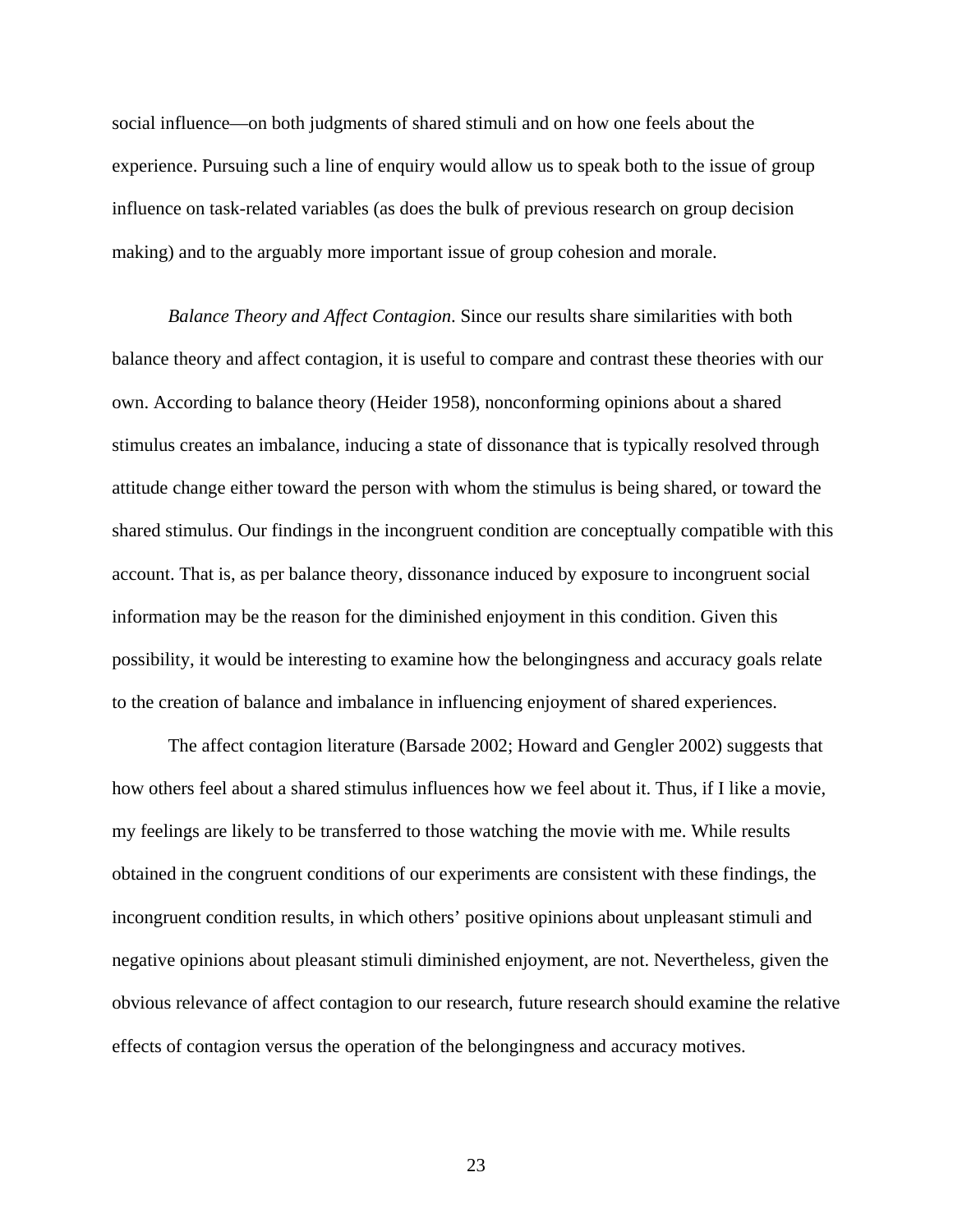#### Concluding Remarks

We conclude with a short commentary on the likely moderating role of several other variables on the relationship between exposure to social information and enjoyment of shared experiences. Festinger (1954) and others (e.g., Brown et al. 1992) have suggested that social comparisons with similar (versus dissimilar) others are likely to be judged as more valid. We thus expect that perceived self-other similarity will moderate the impact of exposure to social information on enjoyment. Second, individual differences in propensity to seek uniqueness (cf. Fromkin 1972) may moderate the impact of exposure to social information on enjoyment. In consumption contexts, the need for uniqueness manifests itself in the tendency to choose options that are different from the choices made by others (e.g., Ariely and Levav 2000; Ratner and Kahn 2002), suggesting that exposure to incongruent social information may actually *enhance* enjoyment of shared events among individuals high on this need. However, this type of effect may be obtained only when the need for uniqueness is situationally or dispositionally more salient than the need to belong or the need for accuracy. Finally, it is possible that merely being with others can enhance enjoyment of shared experiences (e.g., DiTommaso and Spinner 1993; Saklofske and Yackulic 1989). Although some of the subjects in Experiment 1 were in the company of "merely present" confederates, we cannot comment on whether these subjects enjoyed the experience more, since our experiments did not incorporate the appropriate comparison group (subjects who were alone). Still, it is worth noting that among subjects sharing the experience with a merely present confederate (control condition), those in the high (versus low) affiliation condition reported greater enjoyment. This suggests that mere social presence has a beneficial impact on enjoyment, but that this effect is obtained *only* when one feels a sense of affiliation with the other.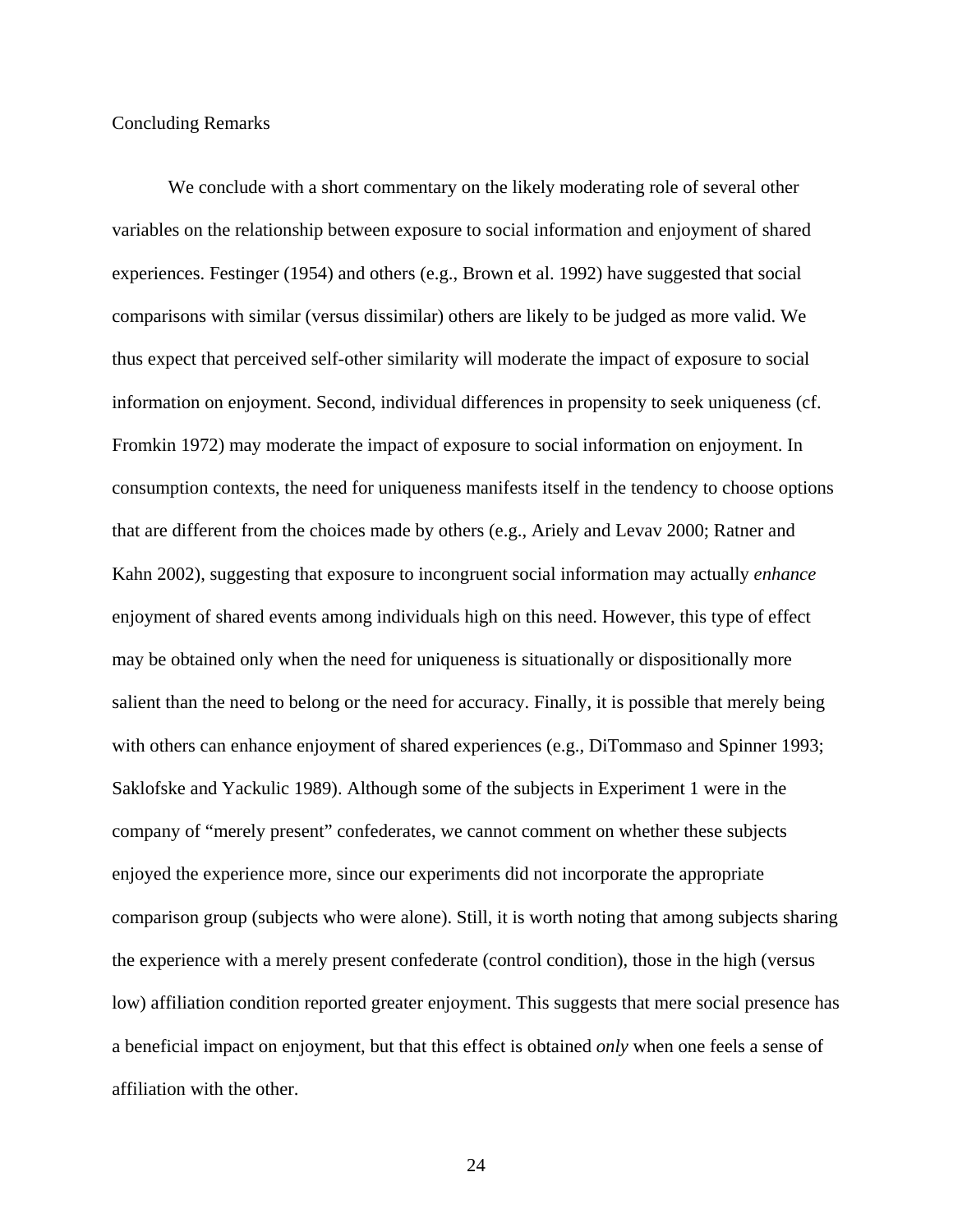#### *REFERENCES*

Ariely, Dan and Jonathan Levav (2000), "Sequential Choice in Group Settings: Taking the Road Less Traveled and Less Enjoyed," *Journal of Consumer Research*, 27 (3) 279-290.

Asch, Solomon E. (1955), "Opinions and Social Pressure," *Scientific American*, 193(5), 31-35.

- Barsade, Sigal G. (2002), "The Ripple Effects: Emotional Contagion and Its Influence on Group Behavior," *Administrative Science Quarterly*, 47(4), 644 – 675.
- Baumeister, Roy F., and Mark R. Leary (1995), "The Need to Belong: Desire for Interpersonal Attachments as a Fundamental Human Motivation," *Psychological Bulletin*, 117(3), 497- 529.
- Brewer, Marilyn B. (1979), ""In-group Bias as a Function of Task Characteristics," *European Journal of Social Psychology*, 8, 393-400.
- Brown, Jonathan D., Natalie J. Novick, Kelley A. Lord, and Jane M. Richards (1992), "When Gulliver Travels: Social Context, Psychological Closeness, and Self-Appraisals," *Journal of Personality and Social Psychology*, 62(5), 717-727.
- Burnkrant, Robert E., and Alain Cousineau (1975), "Informational and Normative Social Influence in Buyer Behavior," *Journal of Consumer Research*, 3 (December), 206-215.
- Burnstein, Eugene and Amiram Vinokur (1977), "Persuasive Argumentation and Social Comparison as Determinants of Attitude Polarization," *Journal of Experimental Social Psychology,* 13(4), 315-332*.*
- Cialdini, Robert B. (1976), "Basking in Reflected Glory: Three (Football) Field Studies," *Journal of Personality and Social Psychology*, 34(3), 366 – 375.
- Cohen, Joel B., and Ellen Golden (1972), "Informational Social Influence and Product Evaluation," *Journal of Applied Psychology*, 56(1), 54-59.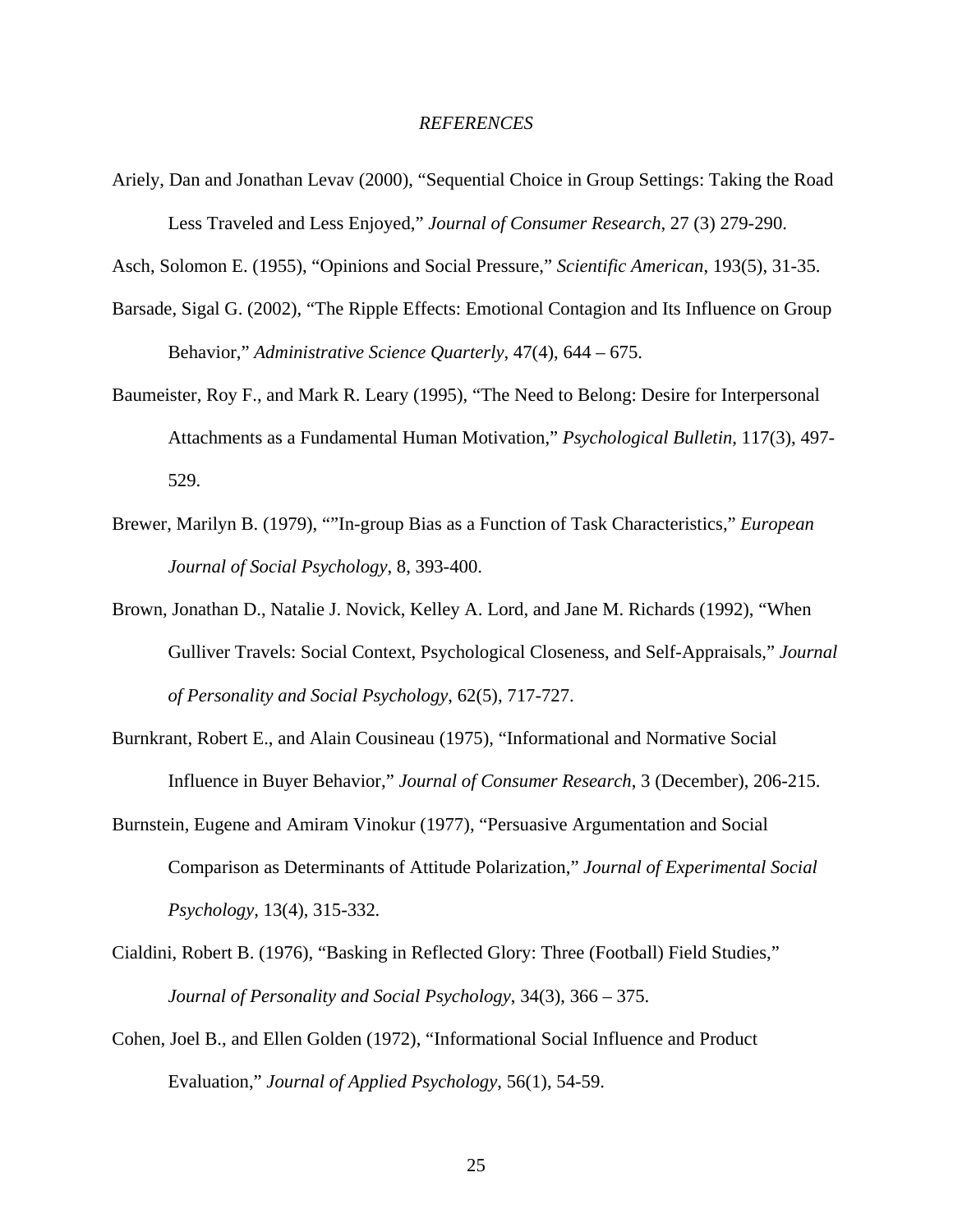- Cruz, Michael G., David D. Henningsen, and Mary L. M. Williams (1999), "The Presence of Norms in the Absence of Groups? The Impact of Normative Influence Under hidden-profile Conditions," *Human Communication Research*, 26(1), 104-124.
- Deutsch, Morton and Harold B. Gerard (1955), "A Study of Normative and Informational Social Influences and Individual Judgment," *Journal of Abnormal and Social Psychology*, 51, 629- 636.
- DiTommaso, E., and B. Spinner (1993), "The Development and Initial Validation of the Social and Emotional Loneliness Scale for Adults," *Personality and Individual Differences*, 14, 127-134.
- Festinger, Leon (1954), "A Theory of Social Comparison Processes," *Human Relations*, 7, 117- 140.
- Fromkin, Howard L. (1972), "Feelings of Interpersonal Undistinctiveness: An Unpleasant Affective State," *Journal of Experimental Research in Personality,* 6, 178-185.
- Gardner, Wendi L, Cynthia L. Pickett, and Marilynn B. Brewer (2000), "Social Exclusion and Selective Memory: How the Need to Belong Influences Memory for Social Events," *Personality and Social Psychology Bulletin,* 26(4), 486-496.

Heider, Fritz (1958), *The Psychology of Interpersonal Relations*, New York: Wiley.

Howard, Daniel J., and Charles Gengler (2001), "Emotional Contagion Effects on Product Attributes," *Journal of Consumer Research*, 28(2), 189 – 201.

Larson, James R. Jr., Edward G. Sargis, Arthur S. Elstein, and Alan Schwartz (2002), "Holding Shared vs. Unshared Information: Its Impact on Perceived Member Influence in Decision-Making Groups," *Basic and Applied Social Psychology*, 24(2), 145-155.

Lau, Richard R. (1989), "Individual and Contextual Influences on Group Identification," *Social*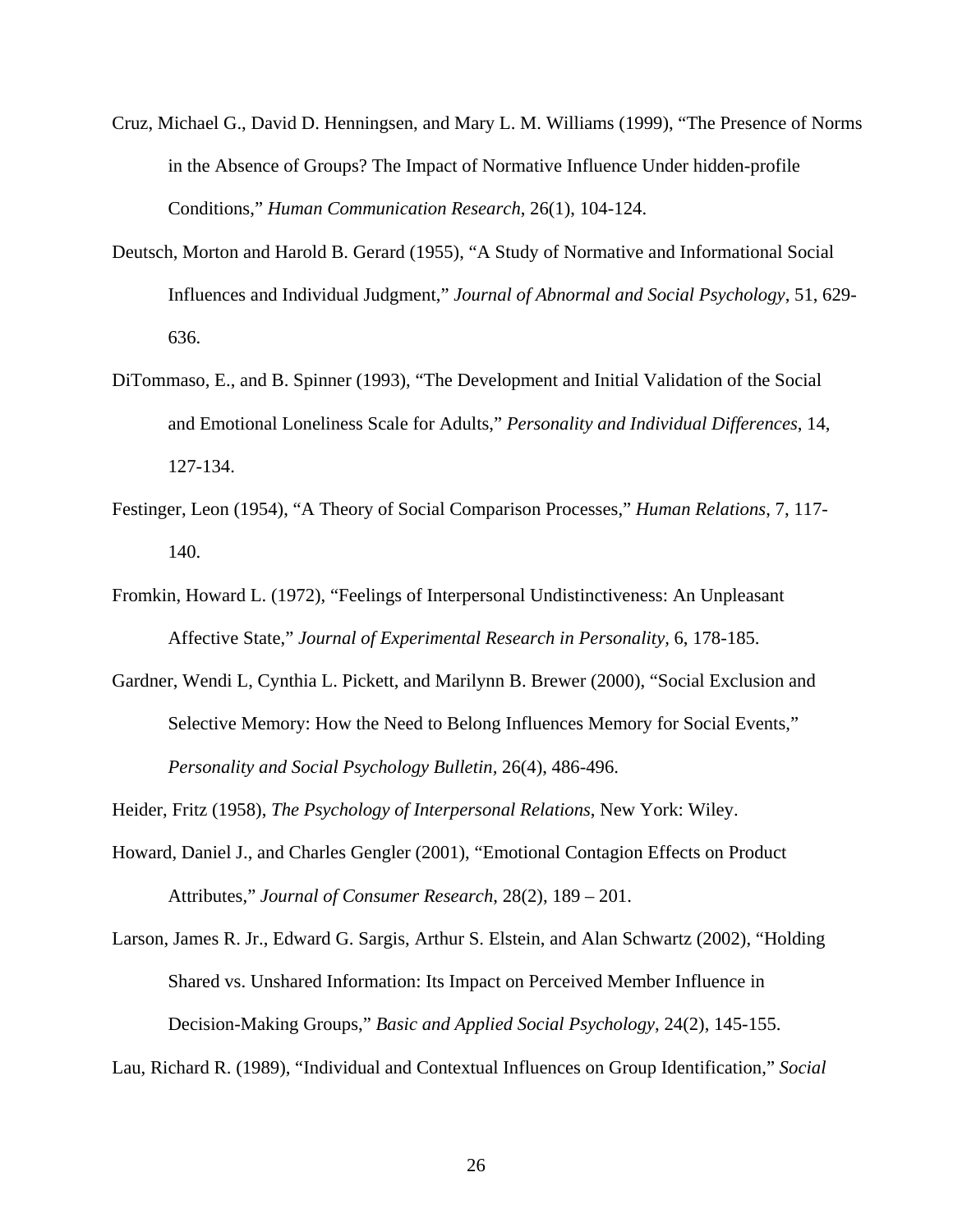*Psychology Quarterly*, 52(3), 220 – 231.

- Novemsky, Nathan and Rebcca Ratner (2003), "The Time Course and Impact of Consumers' Erroneous Beliefs about Hedonic Contrast Effects," *Journal of Consumer Research*, 29(4), 507-516.
- Pechmann, Cornelia, Ratneshwar, S. (1992), "Consumer Covariation Judgments: Theory or Data Driven?," *Journal of Consumer Research*, 19, 373-386.
- Ratner, Rebecca and Barbara Kahn (2002), "The Impact of Private versus Public Consumption on Variety-Seeking Behavior," *Journal of Consumer Research*, 29 (September), 246-257.
- Raghunathan, Rajagopal and Julie R. Irwin (2001), "Walking the Hedonic Product Treadmill: Default Contrast and Mood-Based Assimilation Effects in Judgments of Predicted Happiness with Target Product," *Journal of Consumer Research*, 28 (3), 355-368.
- Raghunathan, Rajagopal and Michel Tuan Pham (1999), "All negative moods are not equal: Motivational influences of anxiety and sadness on decision making," *Organizational Behavior and Human Decision Processes*, 79(1), 56-77.
- Roseman, Ira J. (1991), "Appraisal Determinants of Discrete Emotions," *Cognition and Emotion*, 5(3), 161-200.
- Saklofske, D. H., and R. A. Yackulic (1989), "Personality Predictors of Loneliness," *Personality and Individual Differences*, 10, 467-472.
- Sanders, Glenn S. and Robert S. Baron (1977), "Is Social Comparison Irrelevant for Producing Choice Shifts?," *Journal of Experimental Social Psychology*, 13, 303-314.

Schacter, Stanley (1959), *Psychology of Affiliation*, Palo Alto, CA: Stanford University Press.

Shaver, Phillip, and Duane Buhrmester (1983), "Loneliness, Sex-Role Orientation and Group Life: A Social Needs Perspective," in *Basic Group Processes*, ed. Paul B. Paulus, New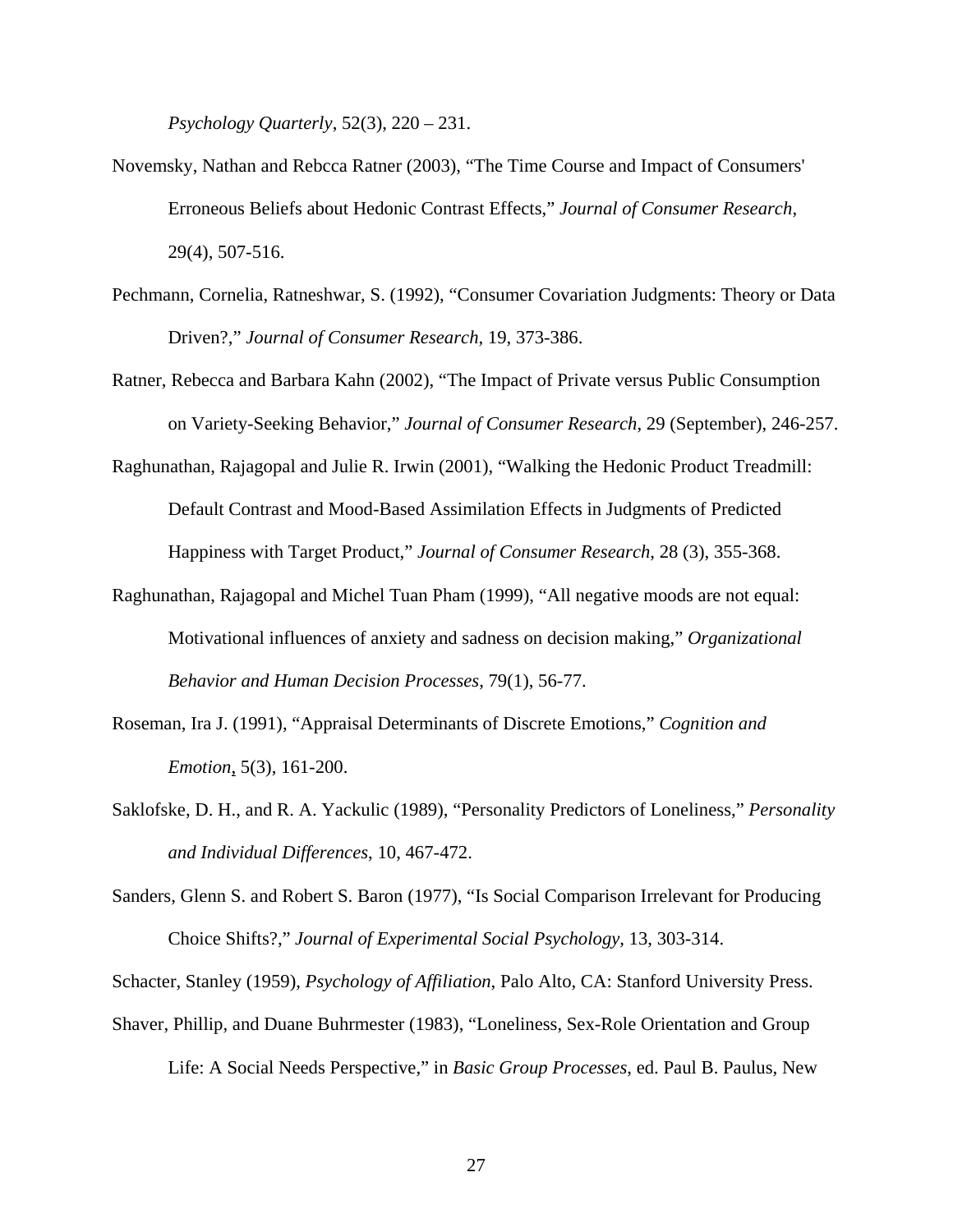York: Springer-Verlag.

- Sherif, Muzafer A., O. H. Harvey, Jack B. White, William R. Hood, and Carolyn W. Sherif (1988), *The Robbers Cave Experiment: Intergroup Conflict and Cooperation*, Middletown, CT: Wesleyan University Press. (Original work published in 1961.)
- Tajfel, Henri, M. G. Billig, R. F. Bundy and Claude Flament (1971), "Social Categorization and intergroup Behavior," *European Journal of Social Psychology*, 1, 149-177.
- Trope, Yaacov (1975), "Seeking Information about One's Own Ability as a Determinant of Choice Among Tasks," *Journal of Personality and Social Psychology*, 32, 1004-1013.
- \_\_\_\_\_\_, (1979), "Uncertainty-reducing Properties of Achievement Tasks," *Journal of Personality and Social Psychology*, 37, 1505-1518.
- Trope, Yaacov and Ella Ben-Yair (1982), "Task Construction and Persistence as Means for Self-Assessment of Abilities," *Journal of Personality and Social Psychology*, 42 (4), 637-645.
- Wood, Joanne V. (1989), "Theory and Research Concerning Social Comparisons of Personal Attributes," *Psychological Bulletin,* 106, 231-248.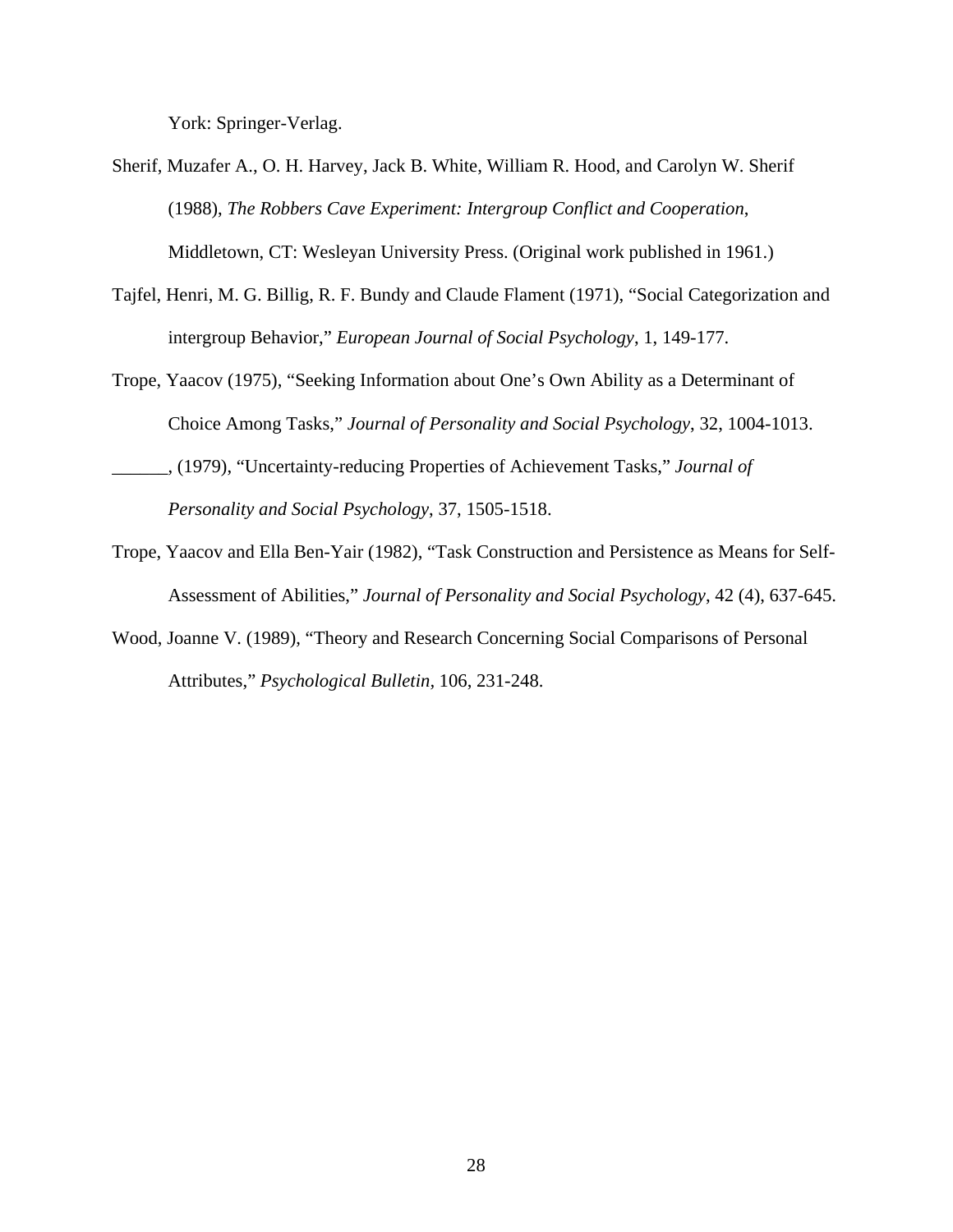## *TABLES 1A AND 1B*

## TABLE 1A

## EXPERIMENT 1: RESULTS FROM OMNIBUS ANOVA WITH INFORMATION TYPE, AD-VALENCE AND AFFILIATION AS PREDICTORS OF ENJOYMENT

| Source                                      | F Value | p-value |
|---------------------------------------------|---------|---------|
| Model                                       | 10.47   | .001    |
| Information type                            | 40.48   | .001    |
| Ad-valence                                  | 7.58    | .01     |
| Affiliation                                 | 0.61    | .54     |
| Information type × Ad-valence               | 0.21    | .64     |
| Information type $\times$ Affiliation       | 9.48    | .001    |
| Ad-valence $\times$ Affiliation             | 0.17    | .68     |
| Information type × Ad-valence X Affiliation | 0.30    | .74     |

## TABLE 1B

## EXPERIMENT 1: MEAN ENJOYMENT RATINGS ACROSS INFORMATION TYPE, AD-VALENCE, AND AFFILIATION CONDITIONS

|             | Pleasant Ads   |                   | <b>Unpleasant Ads</b>                                             |                   |
|-------------|----------------|-------------------|-------------------------------------------------------------------|-------------------|
|             |                |                   | High Affiliation Low Affiliation High Affiliation Low Affiliation |                   |
| Congruent   | $6.35^{\rm a}$ | $5.72^{\rm a}$    | $5.78^{a}$                                                        | $4.95^{\rm a}$    |
| Control     | $5.50^{\rm a}$ | $4.71^{b}$        | $4.67^{\rm b}$                                                    | 4.00 <sup>b</sup> |
| Incongruent | $3.13^{b}$     | 4.00 <sup>b</sup> | $2.58^{\circ}$                                                    | $4.04^{b}$        |

Note: Different superscripts within a column imply significance at  $\alpha$  < .05.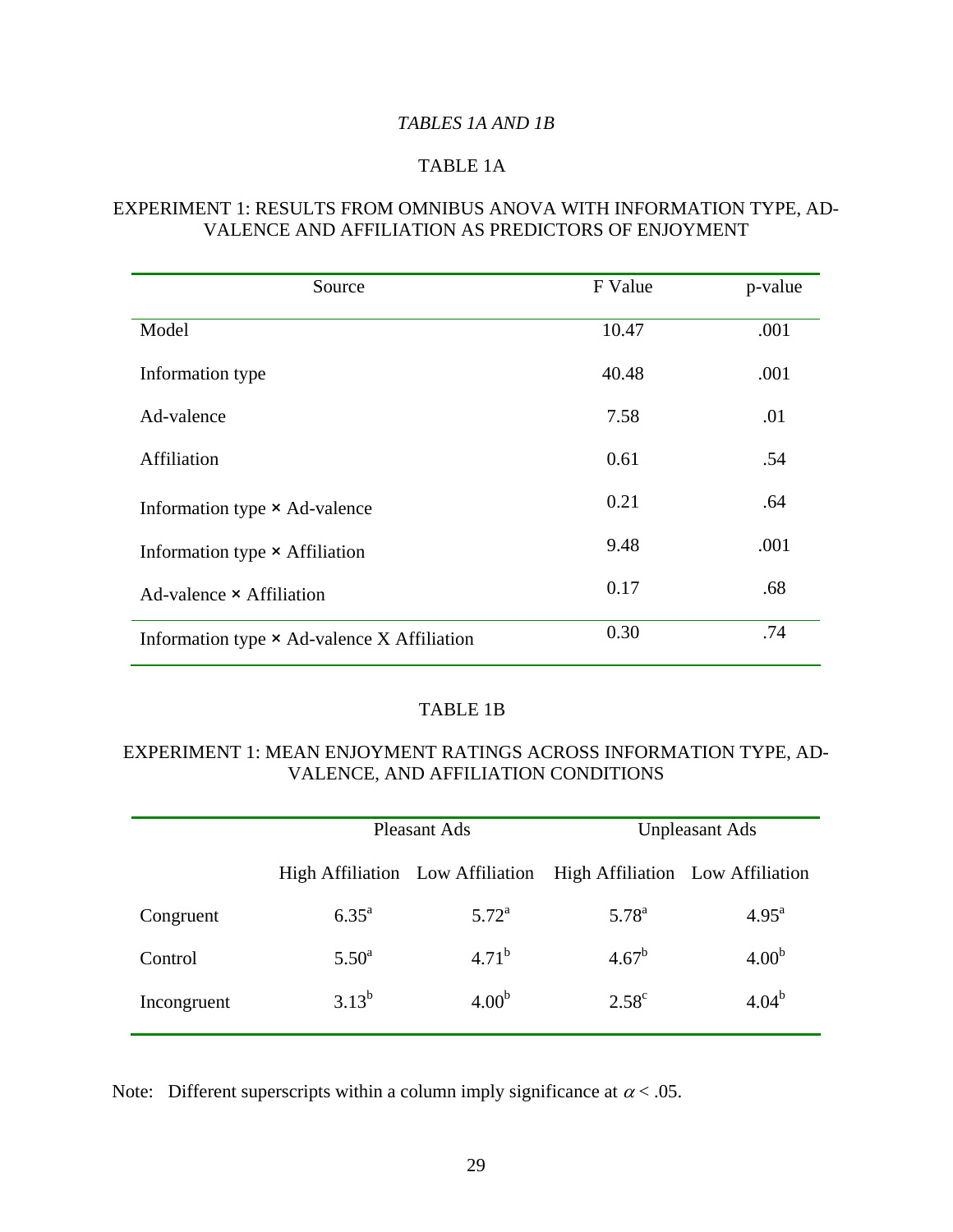## *TABLES 2A AND 2B*

## TABLE 2A

#### EXPERIMENT 2: RESULTS FROM OMNIBUS ANOVA WITH INFORMATION TYPE, JUICE VALENCE AND EXPERTISE AS PREDICTORS OF ENJOYMENT

| Source                                       | F Value | p-value |
|----------------------------------------------|---------|---------|
| Model                                        | 9.11    | .001    |
| Information type                             | 11.68   | .001    |
| Juice Valence                                | 68.24   | .01     |
| Expertise                                    | 0.18    | .67     |
| Information type × Juice-valence             | 0.64    | .53     |
| Information type × Expertise                 | 3.48    | .05     |
| Juice-valence $\times$ Expertise             | 3.64    | .07     |
| Information type × Juice-valence X Expertise | 0.29    | .74     |

## TABLE 2B

## EXPERIMENT 2: MEAN ENJOYMENT RATINGS ACROSS INFORMATION TYPE, JUICE VALENCE, AND EXPERTISE CONDITIONS

|             | <b>Pleasant Sample</b> |                   | <b>Unpleasant Sample</b> |                |
|-------------|------------------------|-------------------|--------------------------|----------------|
|             | <b>High Expertise</b>  | Low Expertise     | <b>High Expertise</b>    | Low Expertise  |
| Congruent   | 6.00 <sup>a</sup>      | $5.22^{\rm a}$    | $4.25^{\rm a}$           | $3.79^{a}$     |
| Control     | $5.44^{a,b}$           | 4.81 <sup>a</sup> | $3.69^{a,b}$             | $4.06^{\circ}$ |
| Incongruent | $4.63^{b}$             | $4.73^{\rm a}$    | $2.45^{b}$               | $3.35^{\rm a}$ |

Note: Different superscripts within a column imply significance at  $\alpha = .05$ .